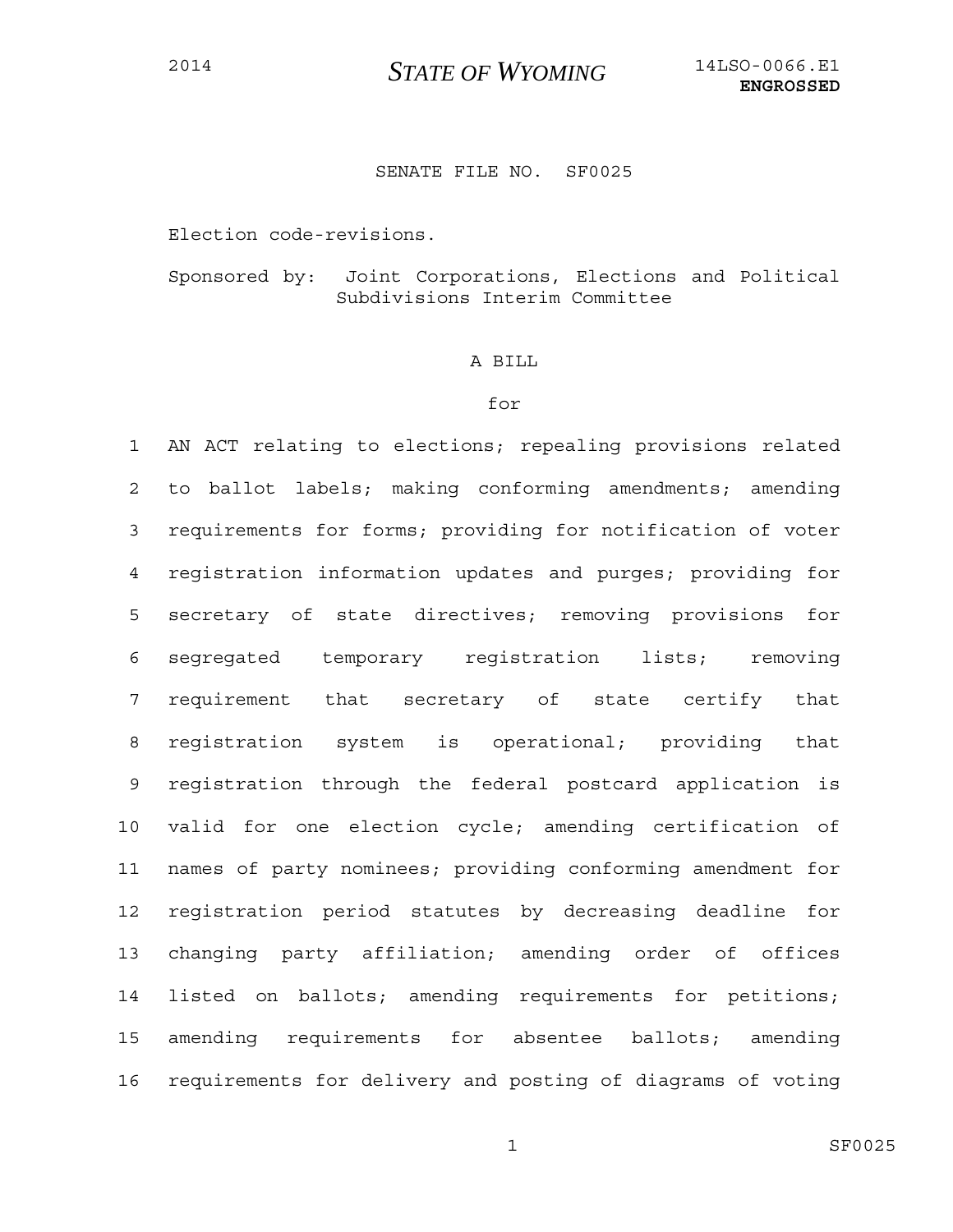1 devices and sample ballots; providing for use of absentee 2 ballots at special elections; removing secretary of state 3 from process for special mail ballot elections; providing 4 for independent candidate review of voting machines; 5 amending privacy requirements for voting booths; amending 6 tabulation and certification of elections to include 7 circuit court judges and special district board members; 8 and providing for an effective date.

9

10 *Be It Enacted by the Legislature of the State of Wyoming:* 11

12 **Section 1.** W.S. 22-1-102(a)(xiv), 22-2-113(a), (d) 13 and (e), 22-2-121 by creating a new subsection (f), 14 22-3-102(d), 22-3-103(b), 22-3-104(f)(ii)(intro), 15 22-3-109(a), 22-3-117(c), 22-4-304(a) and (b), 22-5-204(b), 16 22-5-214, 22-5-301(a), 22-5-305(c), 22-6-102(a), 17 22-6-103(b), 22-6-104, 22-6-105, 22-6-106, 22-6-116, 18 22-6-117(a)(ix), 22-6-119(a)(i), 22-6-120(a)(intro) and 19 (i), 22-9-109(b), 22-9-125(a)(i), 22-10-108(a), 20 22-11-103(a)(iv), 22-11-104(a), 22-12-112, 22-12-114, 21 22-13-103(b), 22-13-110, 22-16-116, 22-16-121(b), 22 22-16-123(b)(ii) and (c), 22-21-109, 22-22-202(a), 23 22-23-302, 22-23-401, 22-23-902(a), 22-26-107(a)(ii), 24 22-29-110(b) and 22-29-116(a)(iv) are amended to read: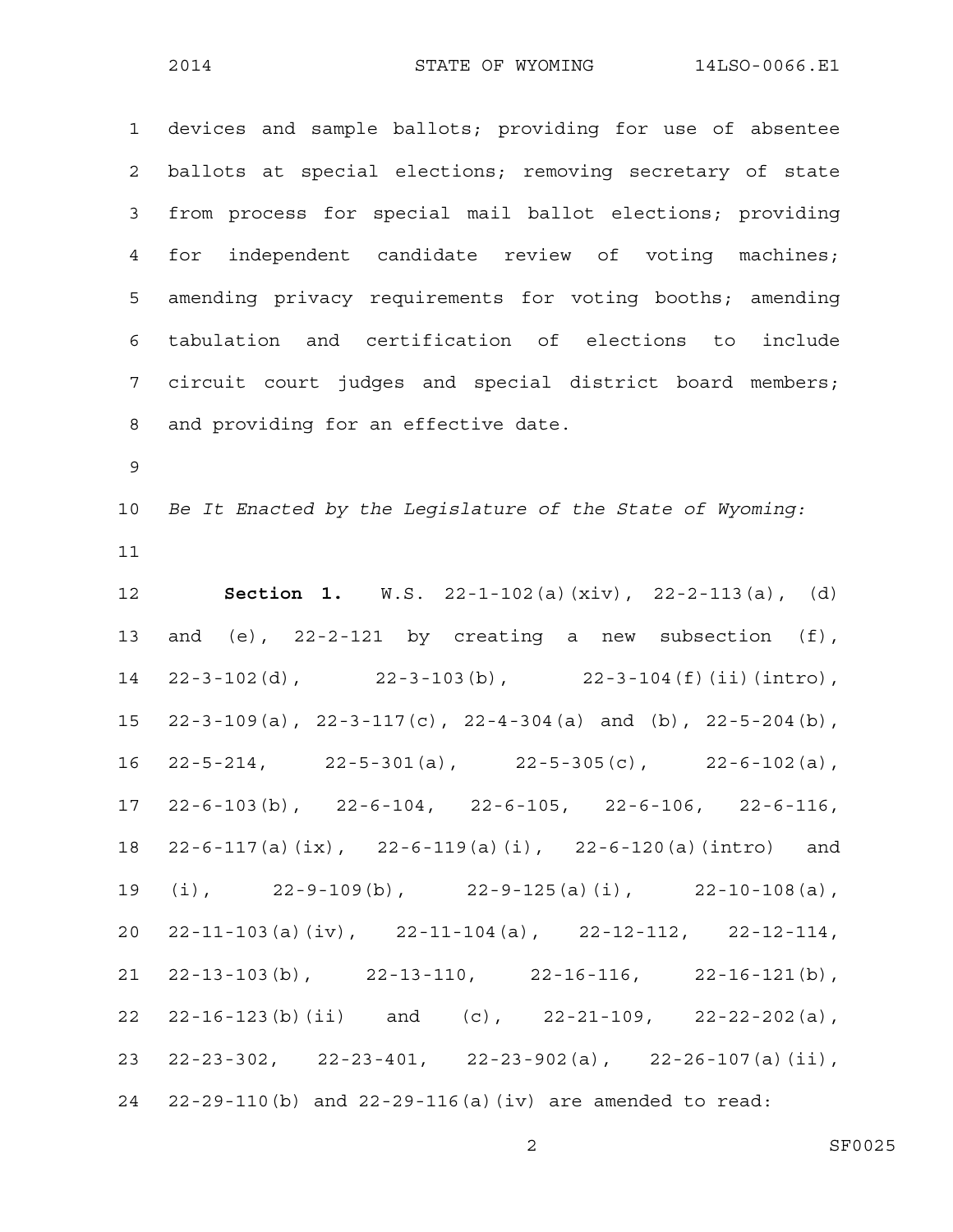| $\mathbf 1$    |                                                             |
|----------------|-------------------------------------------------------------|
| $\overline{c}$ | 22-1-102. Definitions.                                      |
| $\mathfrak{Z}$ |                                                             |
| 4              | The definitions contained in this chapter apply<br>(a)      |
| 5              | to words and phrases used in this Election Code and govern  |
| 6              | the construction of those words and phrases unless they are |
| 7              | specifically modified by the context in which they appear.  |
| 8              | As used in this Election Code:                              |
| 9              |                                                             |
| 10             | (xiv) "Electronic voting system" is a system                |
| 11             | employing an electronic voting device in conjunction with   |
| 12             | ballot labels, paper ballots or ballot cards, or other      |
| 13             | system of secret voting and automatic tabulating equipment  |
| 14             | for the recording, tabulating and counting of votes in an   |
| 15             | election;                                                   |
| 16             |                                                             |
| 17             | 22-2-113. Availability and form of registry lists;          |
| 18             | use of copies; election record; purging.                    |
| 19             |                                                             |
| 20             | (a) The secretary of state shall furnish<br>at a            |
| 21             | reasonable price registry lists to any candidate for a      |
| 22             | political office in the state, candidate's campaign         |
| 23             | committee, political party central committees and officials |
| 24             | thereof, elected officials, political action committees,    |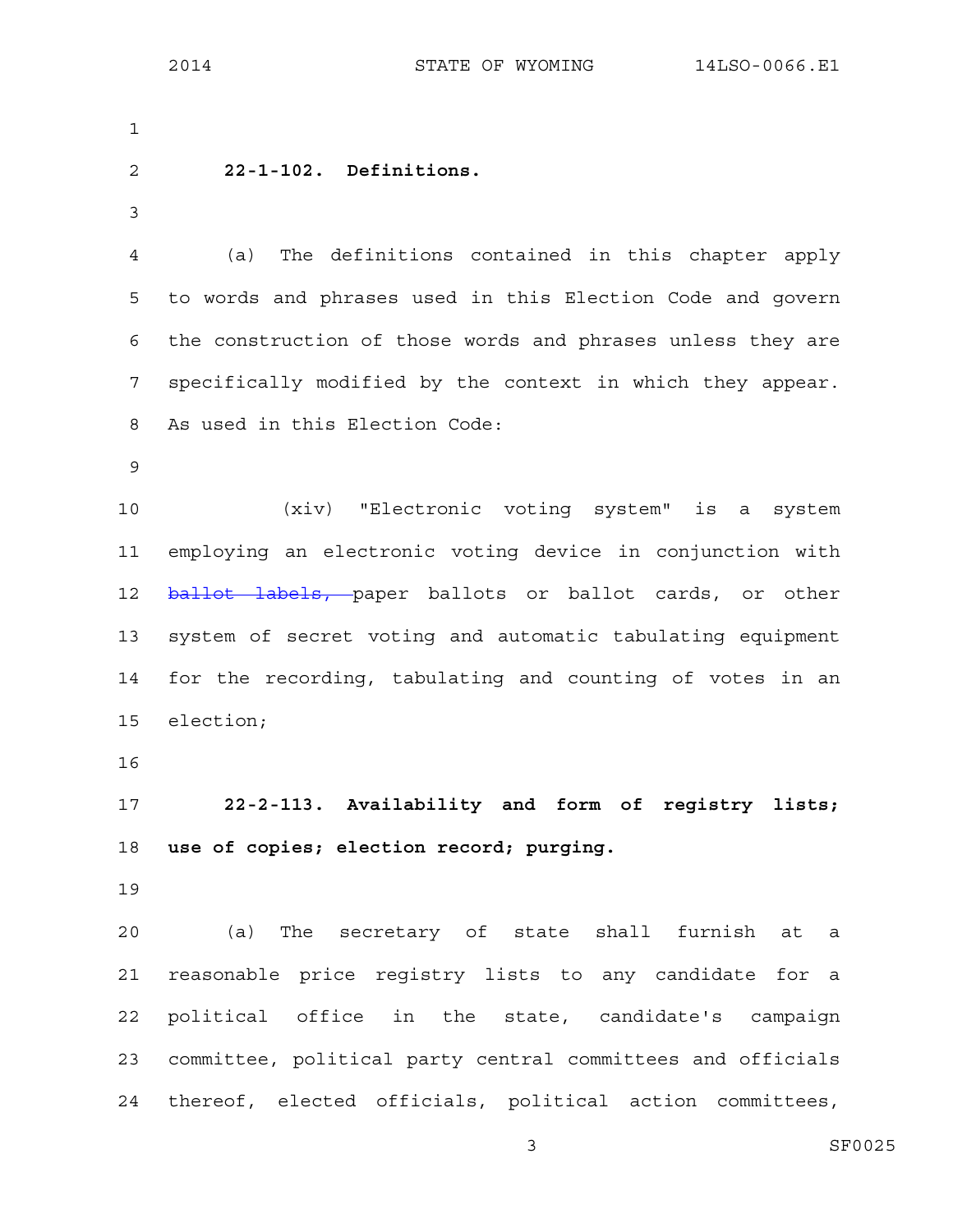1 individuals promoting or opposing a ballot issue or 2 candidate and to organizations which promote voter 3 participation. The county clerks may elect to furnish the 4 lists and, if they do so, shall make them available to all 5 on an equal basis. All lists are for political purposes 6 only and are not available for commercial use. The lists 7  $shall$  may be in the form of printouts, mailing labels-8 tapes or other electronic format as available. The lists 9 may be reproduced for political purposes.

10

11 (d) Unless otherwise specifically stated in this 12 Election Code, all election records of the county clerk are 13 public. The availability and dissemination of such records 14 shall be in accordance with the Wyoming Public Records Act. 15 Election records containing social security numbers, 16 portions of social security numbers, driver's license 17 numbers, birth dates, telephone numbers, tribal 18 identification card numbers, e-mail addresses and other 19 personally identifiable information other than names, 20 gender, addresses and party affiliations are not public 21 records and shall be kept confidential. When necessary, 22 members of the county or state canvassing boards may access 23 confidential information for purposes of this code but 24 shall maintain its confidentiality.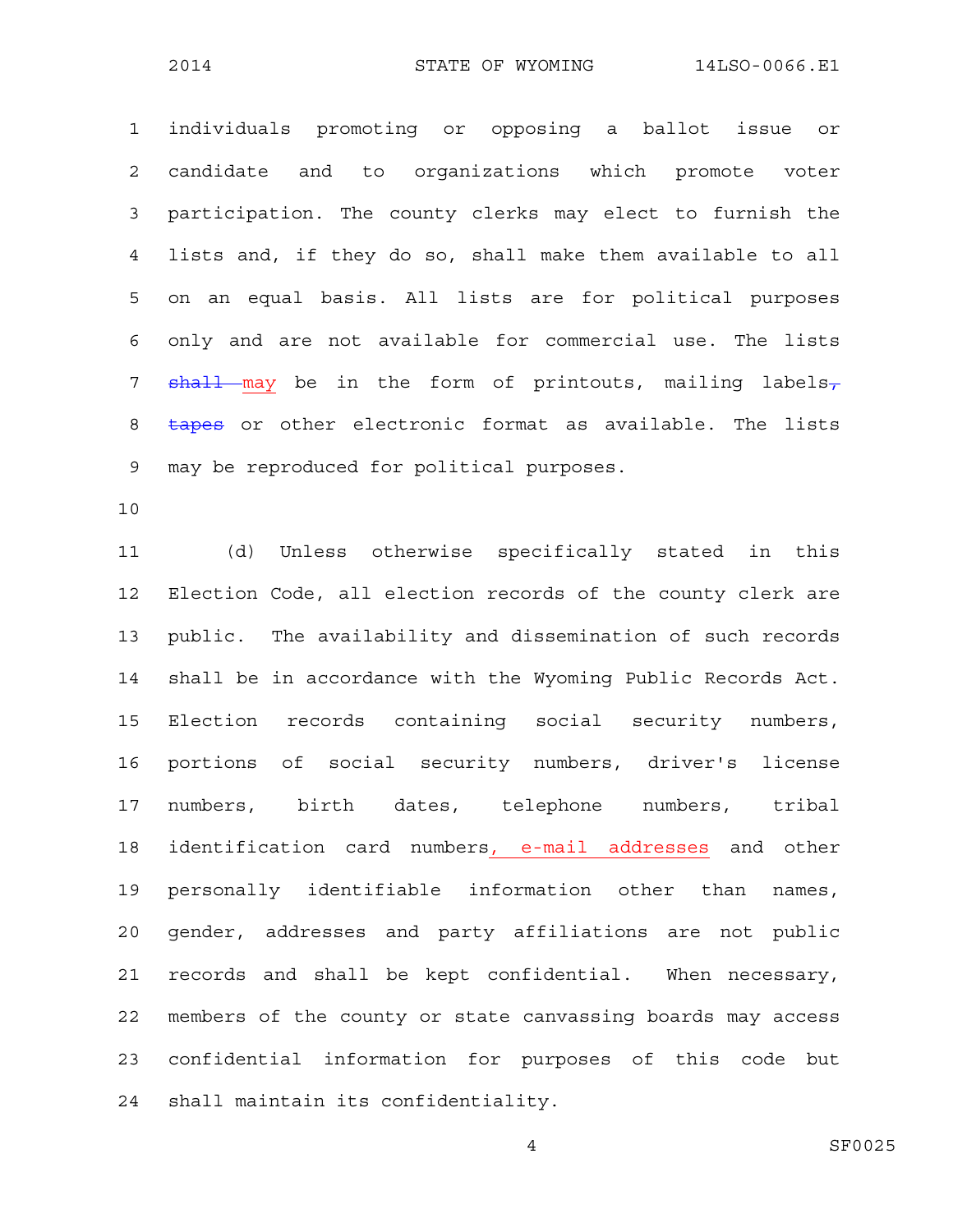| 1              |                                                            |
|----------------|------------------------------------------------------------|
| $\overline{2}$ | (e)<br>The county clerks shall purge and update voter      |
| 3              | registration information on the voter registration system  |
| 4              | not later than the fifteenth day of February each year and |
| 5              | shall notify the secretary of state upon completion, but   |
| 6              | not later than February 15 of each year.                   |
| 7              |                                                            |
| 8              | 22-2-121. Chief election officer to prepare<br>forms;      |
| 9              | rules; advice.                                             |
| 10             |                                                            |
| 11             | (f)<br>The secretary of state shall have the authority     |
| 12             | to issue directives to county election officers necessary  |
| 13             | to ensure the proper conduct of elections, including voter |
| 14             | registration and elector participation when there is a     |
| 15             | declared natural disaster or other impending or declared   |
| 16             | emergency which interferes with an election.               |
| 17             |                                                            |
| 18             | 22-3-102. Qualifications; temporary registration.          |
| 19             |                                                            |
| 20             | (d) An absent uniformed services or an overseas            |
| 21             | citizen voter who is qualified to register by mail, to     |
| 22             | request an absentee ballot, and to vote in Wyoming is      |
| 23             | entitled to register by mail using the Federal Postcard    |
| 24             | Application for the purpose of voting in one (1) election  |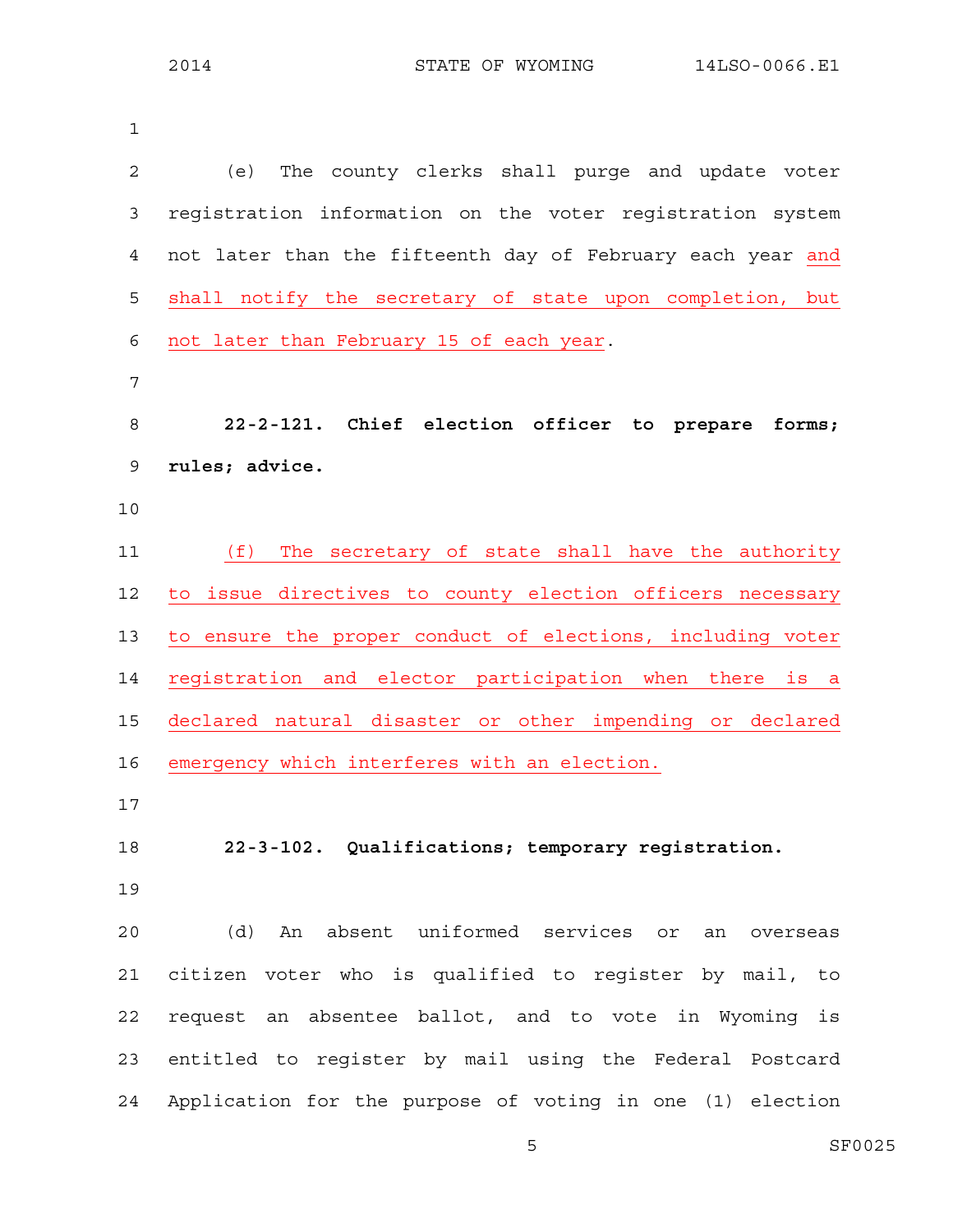| $\mathbf{1}$   | cycle, including a primary, general or special federal                  |
|----------------|-------------------------------------------------------------------------|
| 2              | election. <del>, but thereafter the voter's name shall be removed</del> |
| 3              | from the temporary registration list which shall be                     |
| 4              | maintained as a segregated part of the voter registration               |
| 5              | list. The voter's name shall not appear on the permanent                |
| 6              | official registry list until the voter has registered as                |
| 7              | provided in W.S. 22-3-103 and 22-3-104.                                 |
| 8              |                                                                         |
| $\overline{9}$ | 22-3-103. Furnishing of oath forms; contents thereof.                   |
| 10             |                                                                         |
| 11             | (b) Following the provision of the information                          |
| 12             | required in subsection (a) of this section, the form shall              |
| 13             | require the applicant's signature in full below the                     |
| 14             | following oath:                                                         |
| 15             |                                                                         |
| 16             | I, , do solemnly swear (or affirm) that I am a citizen                  |
|                | 17 of the United States; that I am a bona fide resident of the          |
| 18             | state of Wyoming and this county; that if registered in                 |
| 19             | another county or state, I hereby request that<br>my                    |
| 20             | registration be withdrawn; that I will be at least eighteen             |
| 21             | (18) years of age on or before the next election; $\frac{that I}{t}$ am |
| 22             | not  now registered in another county or state; that I                  |
| 23             | am not currently adjudicated a mentally incompetent person,             |
| 24             | that I have not been convicted of a felony, or if I have                |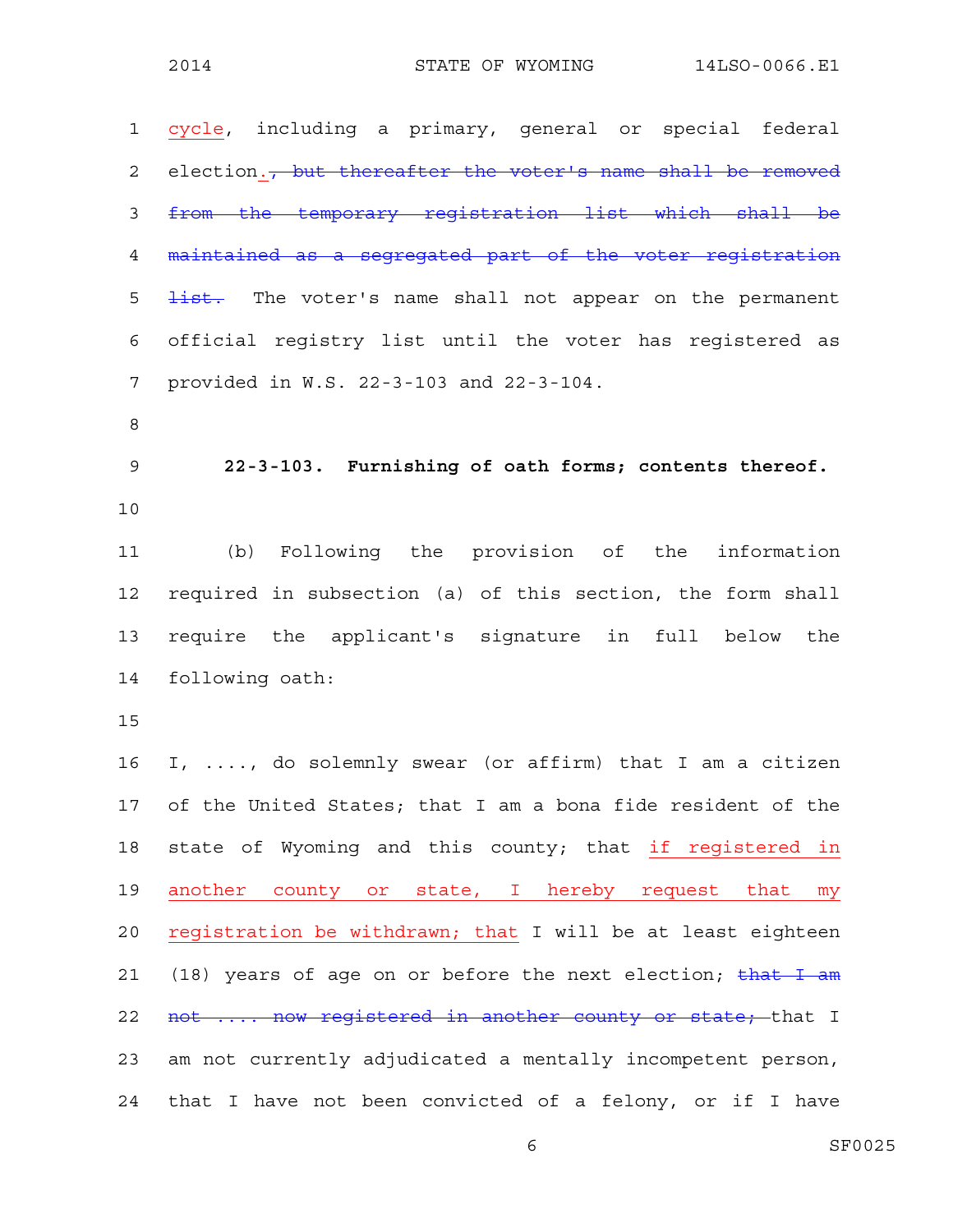1 been convicted of a felony, I have had my civil or voting 2 rights restored by a competent authority; and that the 3 voter registration information contained herein is true and 4 accurate to my best knowledge and belief. 5 6 .... (Signature in full of applicant) 7 8 Subscribed and affirmed or sworn to before me by .... this 9 .... day of ...., (year). 10 11 .... (Signature and title of registry agent 12 or person authorized to administer oaths) 13 14 **22-3-104. Methods of verification; signing oath; time**  15 **for proving eligibility; registration locations.**  16 17 (f) A person shall be registered to vote as follows: 18 19 (ii) Registration after the secretary of state 20 has certified that the voter registration system is 21 operational is effective: 22 23 **22-3-109. Certification and transmittal of poll**  24 **lists; posting of registry lists.**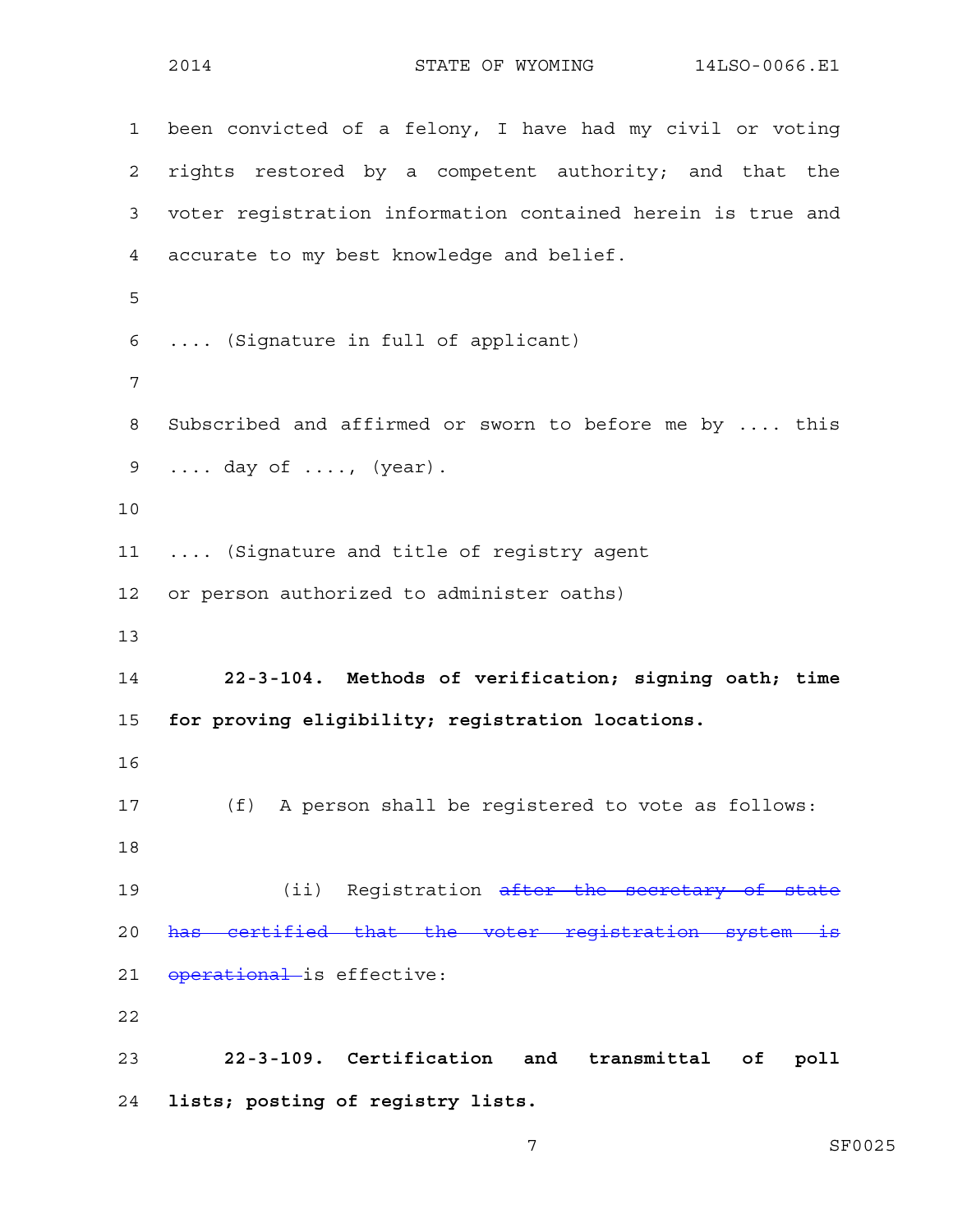1

2 (a) Not less than ten (10) days before any election, 3 the county clerk shall certify and transmit to the officer 4 in charge of each election at his request the necessary 5 poll lists for the precincts or areas involved in the 6 election. Not less than ten (10) days prior to the primary 7 and general elections the county clerks shall upon request 8 deliver up to three (3) copies of the poll lists for each 9 precinct in the county to the county chairman of each 10 political party in the respective counties. 11 12 **22-3-117. Absentee registration generally; use of**  13 **federal postcard.**  14 15 (c) Registration through the Federal Postcard 16 Application constitutes temporary registration for the 17 purpose of voting in one (1) election cycle, including a 18 primary, general or special federal election, and the 19 registration of such a registrant shall be maintained as 20 provided in W.S. 22-3-102(d). The Federal Postcard 21 Application shall be accepted if completed and signed by 22 the applicant under penalty of perjury. 23

24 **22-4-304. Certification of candidates; fees.**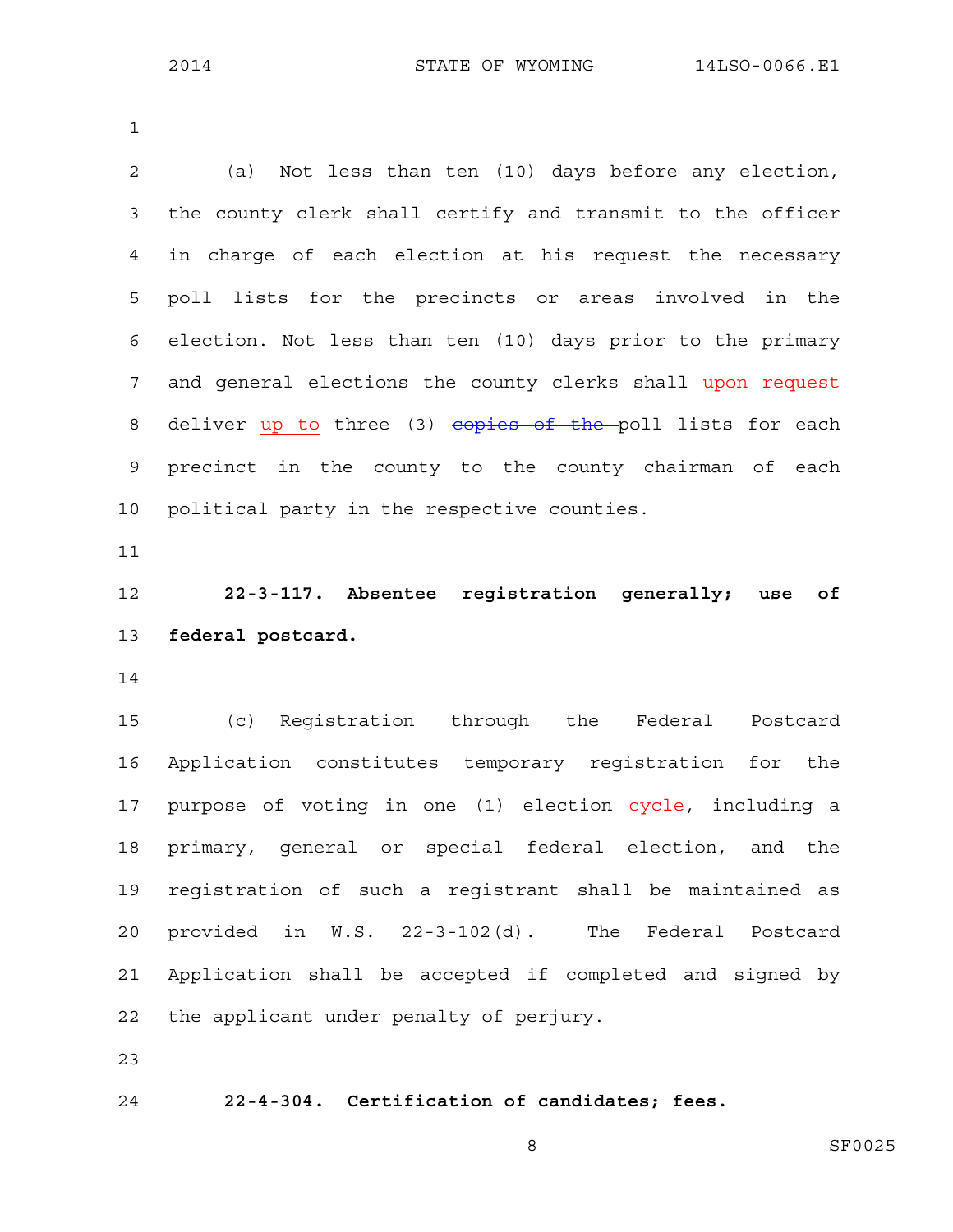1 2 (a) The chairman and secretary of the state political 3 convention shall certify to the secretary of state the 4 names of its party's nominees for United States senator, 5 United States representative, all elective state offices $\tau$ 6 and legislative offices. and office of district attorney. 7 8 (b) The chairman and secretary of the state or county 9 political convention shall certify to the county clerk the 10 names of its party's nominees for elected county offices 11 and office of the district attorney. 12 13 **22-5-204. Application for nomination or election;**  14 **party registration; form.**  15 16 (b) An eligible person seeking nomination or election 17 for a partisan office shall be registered in the party 18 whose nomination he seeks and shall file an application in 19 substantially the following form: 20 21 APPLICATION FOR NOMINATION OR ELECTION BY PARTY PRIMARY 22 23 State of Wyoming ) 24 ) ss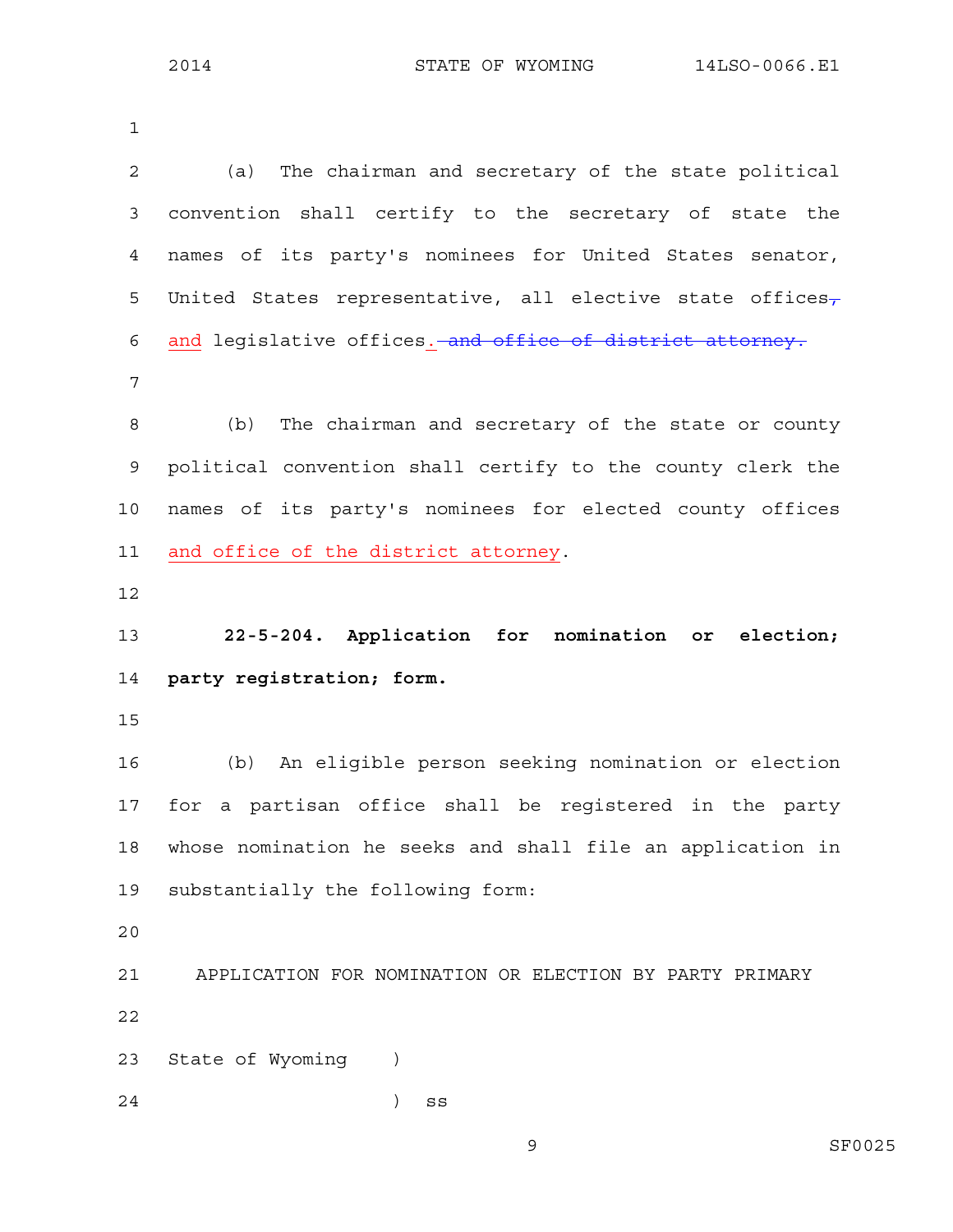1 County of .... ) 2 3 I, ...., swear or affirm that I was born on ...., 4 ....(year), that I have been a resident of the state of 5 Wyoming since ...., and that I am a registered voter of 6 Election District No. ...., in Precinct No. ...., residing 7 at ...., in County of ...., (if for the office of state 8 senator or representative) in Senate (House) District ...., 9 state of Wyoming, and registered as a member of .... party, 10 and I hereby request that my name be printed upon the 11 official party ballot at the next primary election as a 12 candidate for the office of ...., and hereby declare that 13 if nominated and elected, I will qualify for the office. 14 Dated the .... day of ...., .... (year). 15 16 .....................(Signature) 17 ............ (Residence Address) 18 19 **22-5-214. Change in party affiliation.**  20 21 An elector may change his party affiliation by completing 22 an application signed before a notarial officer or election 23 official, and filing it with the county clerk not later 24 than thirty (30) fourteen (14) days before the primary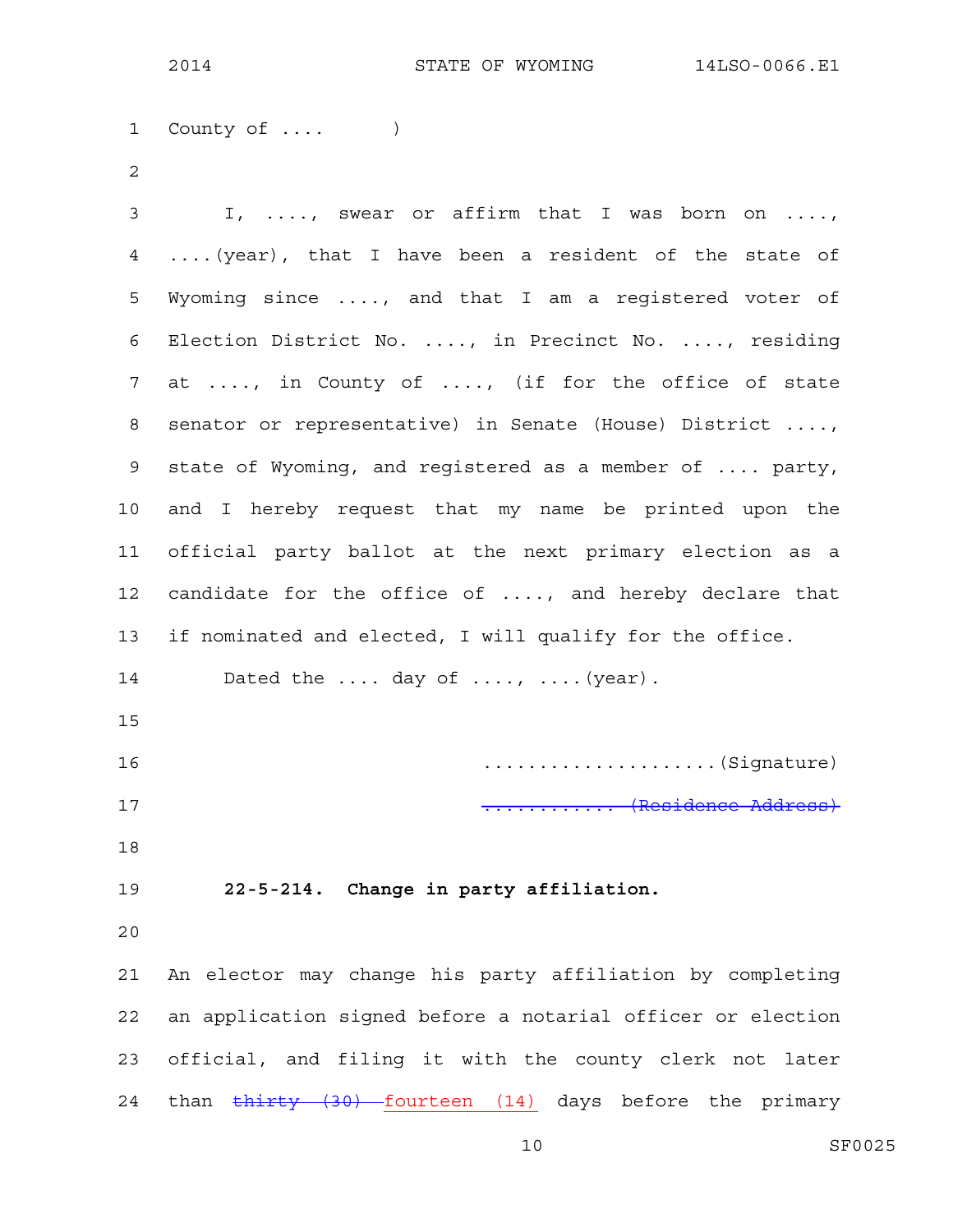1 election or at the polls on the day of the primary or 2 general election, or when requesting an absentee ballot. 3 4 **22-5-301. Independent partisan candidates; form.**  5 6 (a) Independent candidates for partisan public 7 offices may be nominated by filing a signed petition in 8 substantially the following form: 9 10 PETITION FOR NOMINATION 11 12 I, ..., swear or affirm that I was born on ...., 13 ....(year), that I have been a resident of the State of 14 Wyoming since ...., and that I am a registered voter of 15 Election District No. ...., in Precinct No. ...., County of 16 ...., residing at ...., (if for the office of state senator 17 or representative, commissioner or other district office) 18 in Senate (House) (Commissioner or other) District ...., 19 State of Wyoming, and having obtained the number of 20 signatures required by law for nomination by petition, I 21 hereby request that my name be printed on the official 22 ballot at the next general election as an independent 23 candidate for the office of .... and declare that if 24 nominated and elected, I will qualify for the office.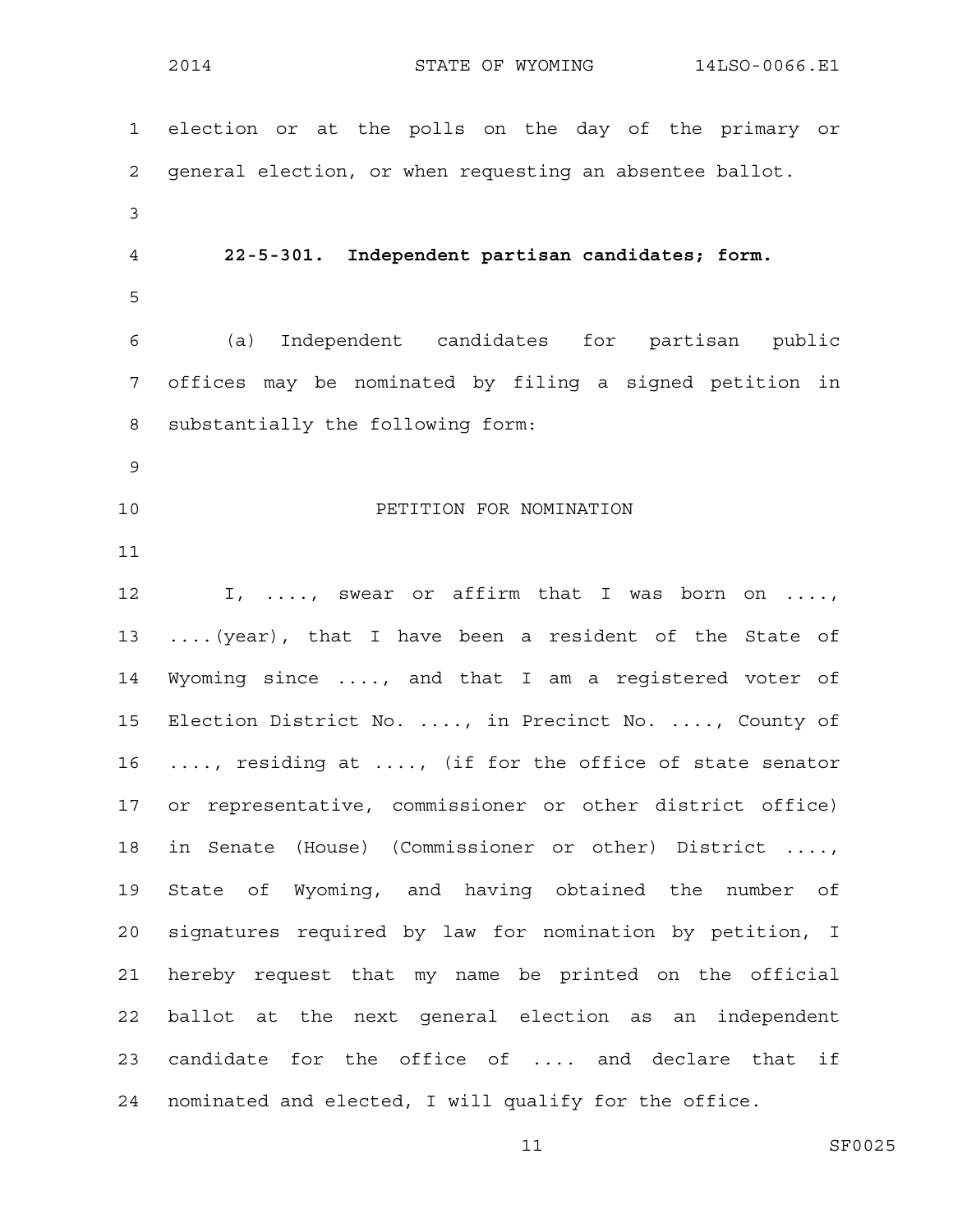1 2 Dated the .... day of ...., .... (year). 3 4 ....................... (Signature) 5 ............... (Residence Address) 6 7 The eligible, registered electors supporting my 8 nomination, and numbering not less than the number required 9 under W.S. 22-5-304, are as follows: 10 11 (Signature) (Printed Name) (Residence) (Date) 12 13 1. 14 15 2. 16 17 VERIFICATION BY CIRCULATORS 18 19 I, ...., do hereby certify that I am a circulator of 20 this petition, and I solely and personally circulated this 21 petition, that all the signatures appearing herein were 22 made in my presence from .... (month) .... (day), 23 ....(year) through .... (month) .... (day), ....(year), and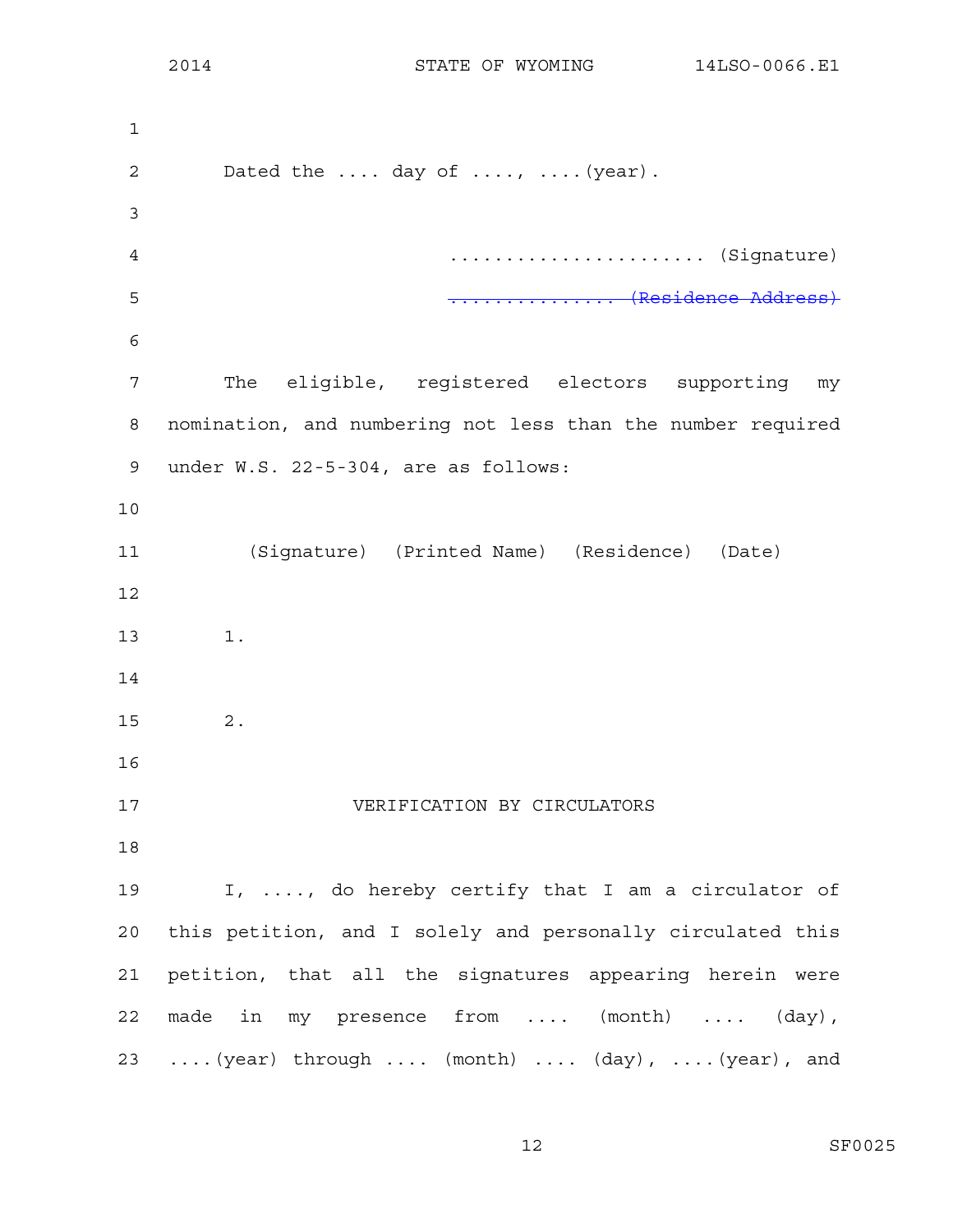| $\mathbf{1}$ | to the best of my knowledge and belief such signatures are |
|--------------|------------------------------------------------------------|
| $\mathbf{2}$ | those of the persons whose names they purport to be.       |
| 3            |                                                            |
| 4            | (Signature)                                                |
| 5            | Turnis (Residence Address)                                 |
| 6            |                                                            |
| 7            | 22-5-305. When petitions may be circulated; use of         |
| 8            | copies; requirements.                                      |
| 9            |                                                            |
| 10           | (c) An elector signing a petition must also write          |
| 11           | print on the petition his name, date and the his residence |
| 12           | address. after his signature.                              |
| 13           |                                                            |
| 14           | 22-6-102. County clerk to print ballots; exception.        |
| 15           |                                                            |
| 16           | (a) The county clerk shall print official ballots-         |
| 17           | and ballot labels where necessary, for his county, for all |
| 18           | primary, and general and special elections. For use on     |
| 19           | voting machines the county clerk shall print ballot labels |
| 20           | in black ink on white material containing the names of     |
| 21           | eandidates or other words required by law.                 |
| 22           |                                                            |
| 23           | 22-6-103. Official ballots.                                |
| 24           |                                                            |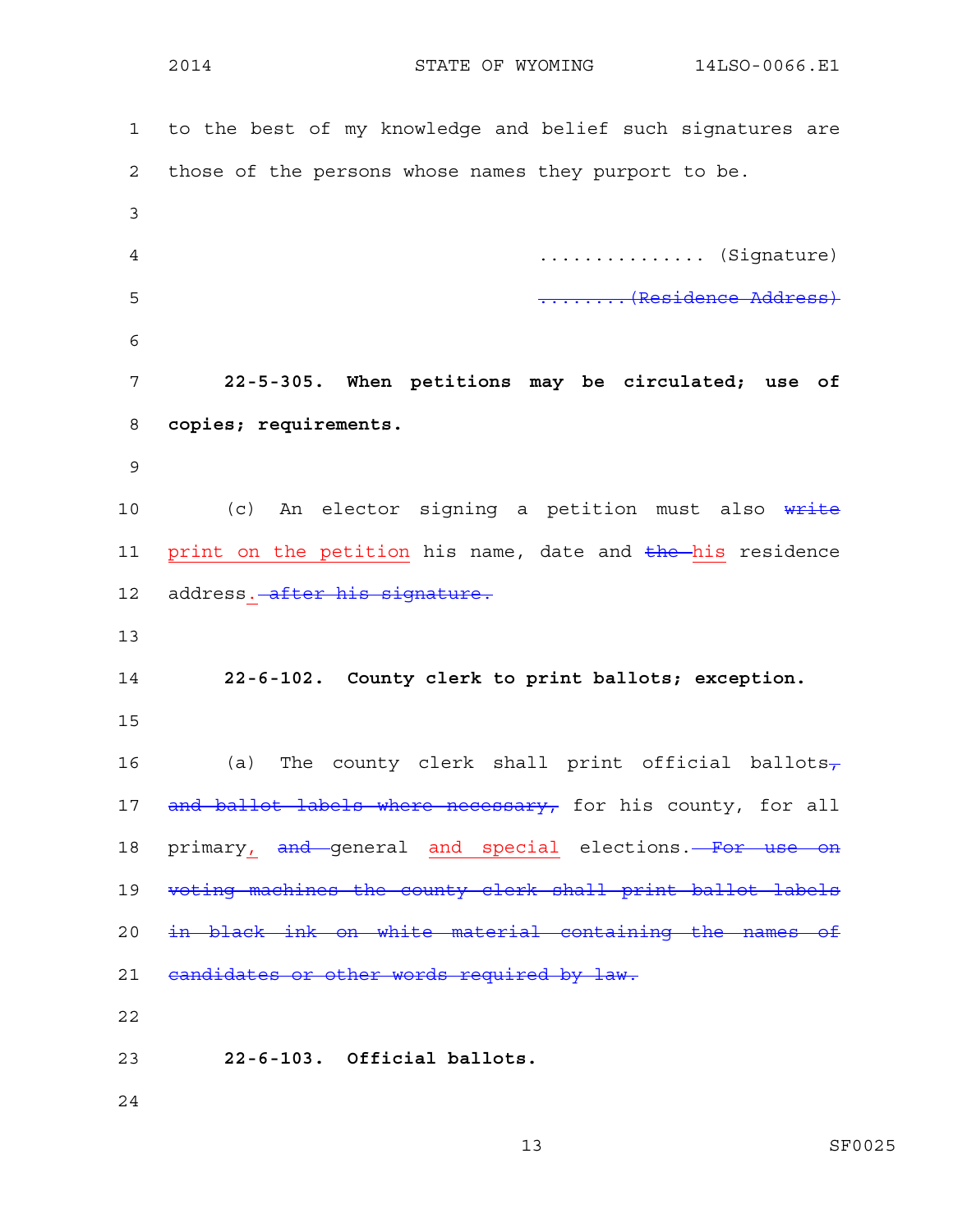1 (b) The official absentee ballot shall be in the form 2 prescribed by law for the official ballot. - or a reasonable 3 printed reproduction of the prescribed form for electronic 4 ballots. 5 6 **22-6-104. Sample ballots; printing, distribution,**  7 **posting.**  8 9 The officer providing the official ballot shall also print 10 sample ballots or voting machine labels which shall be 11 identical to the official ballot or voting machine 12 facsimile except that it shall contain the words "SAMPLE" 13 BALLOT" in large clear letters and may be printed on paper 14 of a different color than the official ballot. or label. 15 The officer shall distribute copies of the sample ballot  $e^x$ 16 voting machine facsimile to each precinct prior to opening 17 of the polls. The judges of election shall post at least 18 three (3) copies one (1) copy of the sample in and around 19 the polling place during the election. The county clerk 20 shall have the samples available in his office for the 21 public.

22

23 **22-6-105. Sample ballots; publication.** 

24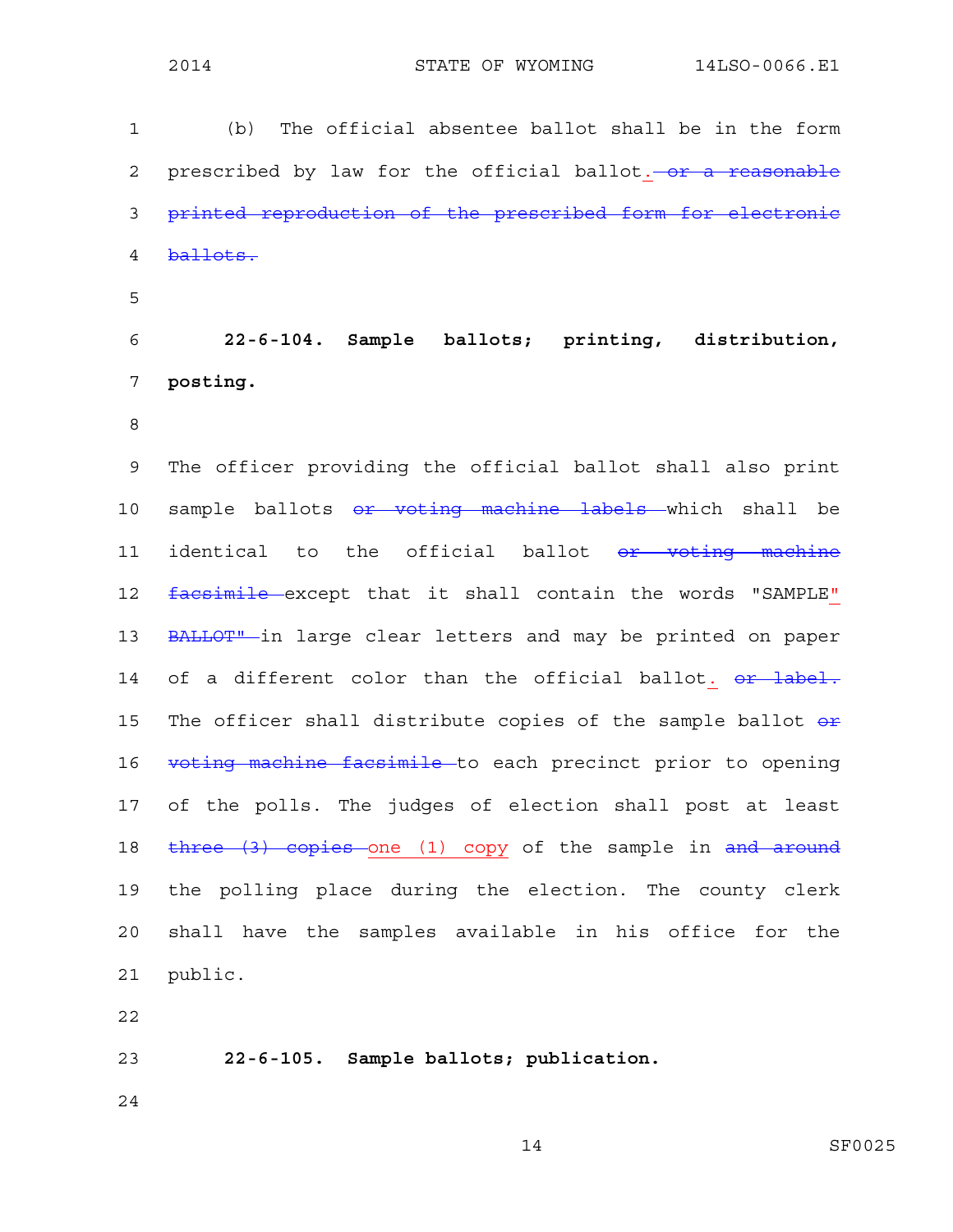1 The officer providing the official ballots shall publish 2 sample paper ballots and voting machine facsimiles at least 3 once in a newspaper of general circulation in the district 4 in which each primary and general election is held within 5 two (2) weeks prior to the election. This notice shall also 6 state that the names of candidates will be rotated on the 7 official ballots and will not always appear in the order 8 indicated in the sample ballots. 9 10 **22-6-106. Replacement of lost ballots.**  11 12 Official ballots or ballot labels not delivered to a 13 precinct or lost, stolen or destroyed shall be replaced 14 immediately by the official providing the ballot. Judges of 15 election receiving replacement ballots shall sign a receipt 16 therefor in which they shall state under oath, before each 17 other, that the original ballots were not delivered to the 18 precinct or have been lost, stolen or destroyed. 19 20 **22-6-116. Printing type size of party and candidate**  21 **names.**  22 23 On official ballots and ballot labels the political party

24 name or title shall be printed in capital letters not less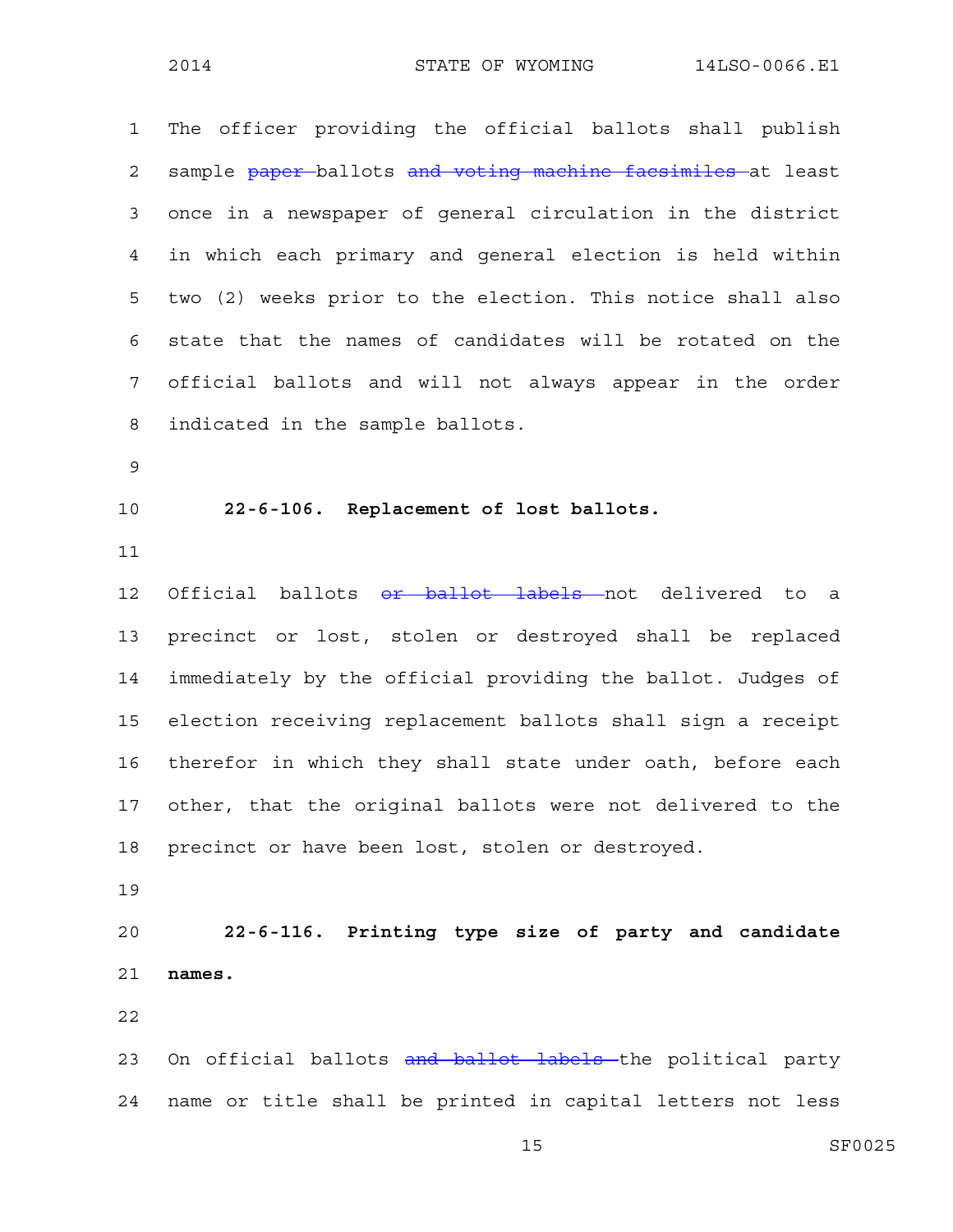1 than one-eighth (1/8) inch nor more than one-fourth (1/4) 2 of an inch in height. The names of all candidates shall be 3 printed in the same size letters not less than one-eighth 4 (1/8) inch nor more than one-fourth (1/4) of an inch in 5 height. The name of each political party shall be printed 6 in the same type size as that of every other political 7 party. 8 9 **22-6-117. Order of listing offices in partisan**  10 **elections.**  11 12 (a) The major party primary and general partisan 13 election ballots shall contain the offices to be voted on 14 in the following order: 15 16 (ix) Candidates for county commissioner, 17 coroner, district attorney, county attorney, sheriff, 18 clerk, treasurer, assessor, and clerk of the district 19 court; 20 21 **22-6-119. Format of primary ballot.**  22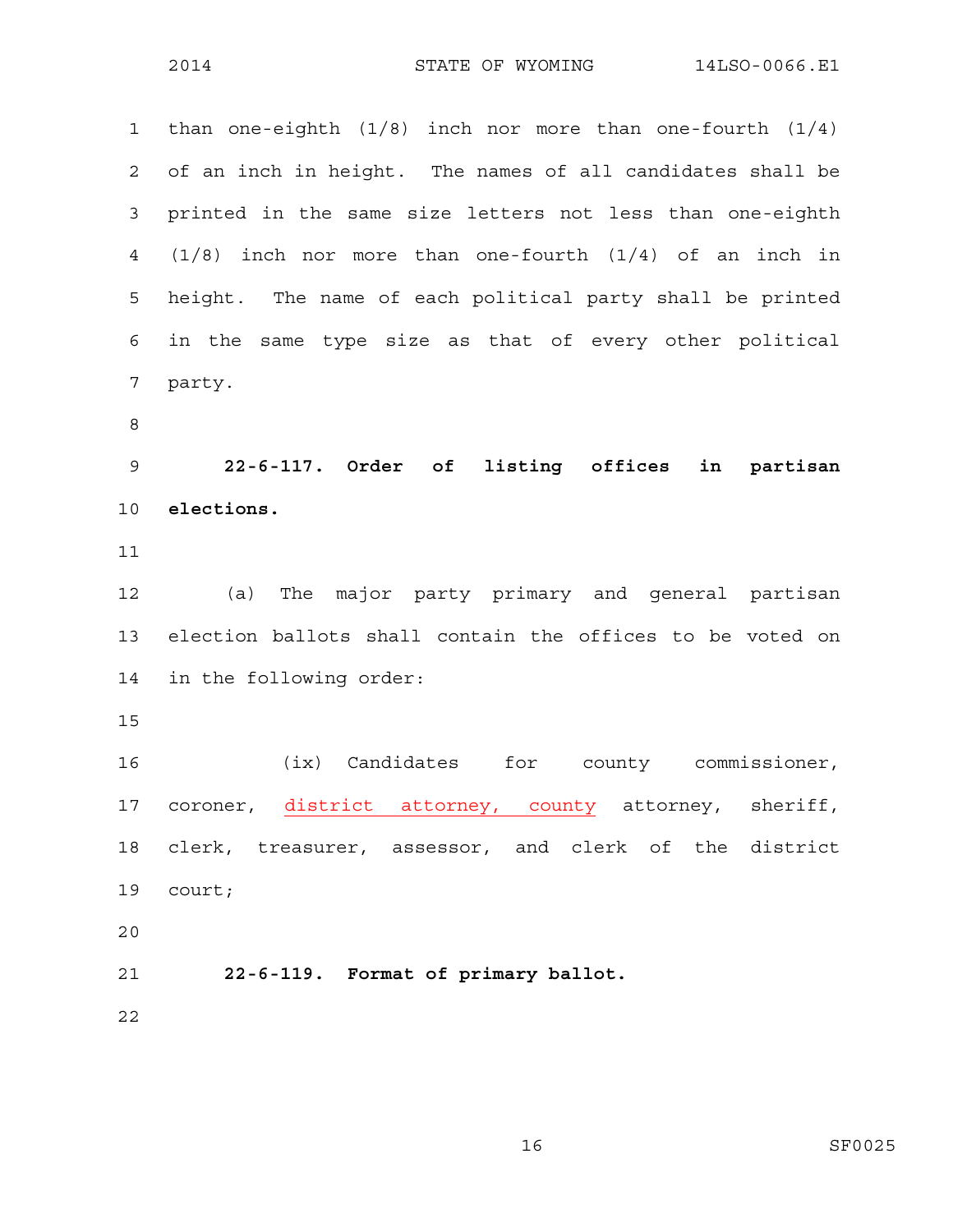1 (a) The primary ballot of each major political party 2 shall be printed in substantial compliance with this 3 format: 4 5 (i) Across the top shall be printed "Official 6 Partisan Primary Election Ballot" followed by the name of 7 the major political party; 8 9 **22-6-120. Format of general election ballot.**  10 11 (a) The general election partisan ballot shall be 12 printed in substantial compliance with this format: 13 14 (i) Across the top shall be printed "Official 15 Partisan General Election Ballot"; 16 17 **22-9-109. Form of absentee ballot.**  18 19 (b) Notwithstanding subsection (a) of this section, 20 official absentee ballots for primary, and general and 21 special elections may be provided in an electronic format 22 to voters with rights under the Uniformed and Overseas 23 Citizens Absentee Voting Act, 42 U.S.C. 1973ff. 24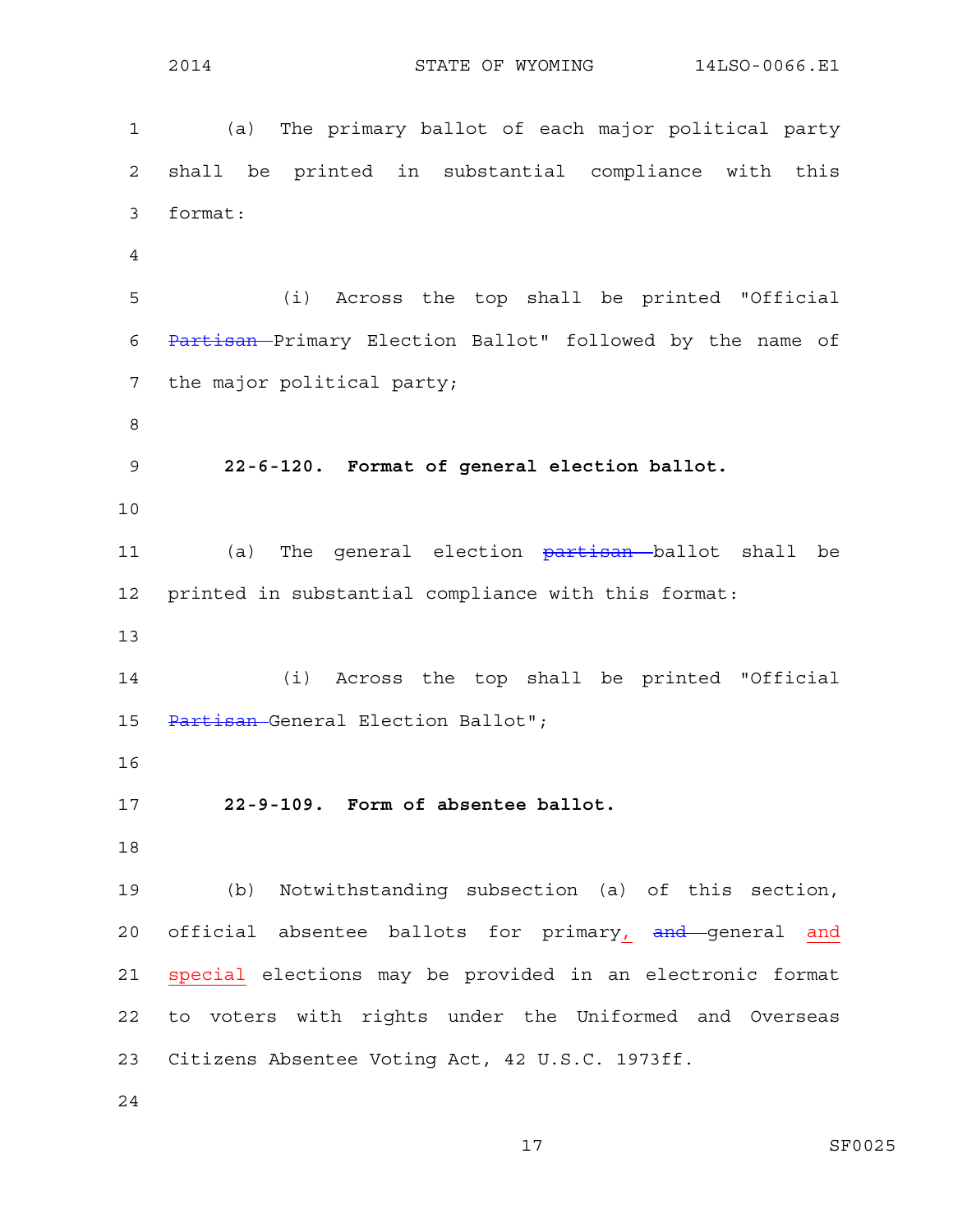1 **22-9-125. Alternate procedures for collecting and**  2 **counting absentee ballots.** 

3

4 (a) The board of county commissioners may elect to 5 adopt one (1) or both of the following alternate procedures 6 for casting, collecting and counting absentee ballots:

7

8 (i) Direct that absentee ballots shall be 9 delivered to and counted by at least three (3) judges 10 appointed for that purpose under W.S. 22-8-107 instead of 11 the procedures specified in this chapter for the delivery 12 of absentee ballots to the separate precincts or designated 13 counting centers. However, if this alternate procedure is 14 used, the judges shall record the results by precinct and 15 shall immediately certify the results to the secretary of 16 state and the county clerk;

17

18 **22-10-108. Procedure for preparing machines for**  19 **election; inspection and certification.** 

20

21 (a) Before preparing a voting machine for an 22 election, the county clerk shall notify in writing the 23 county chairman of each political party having a candidate 24 on the ballot and all independent candidates, stating the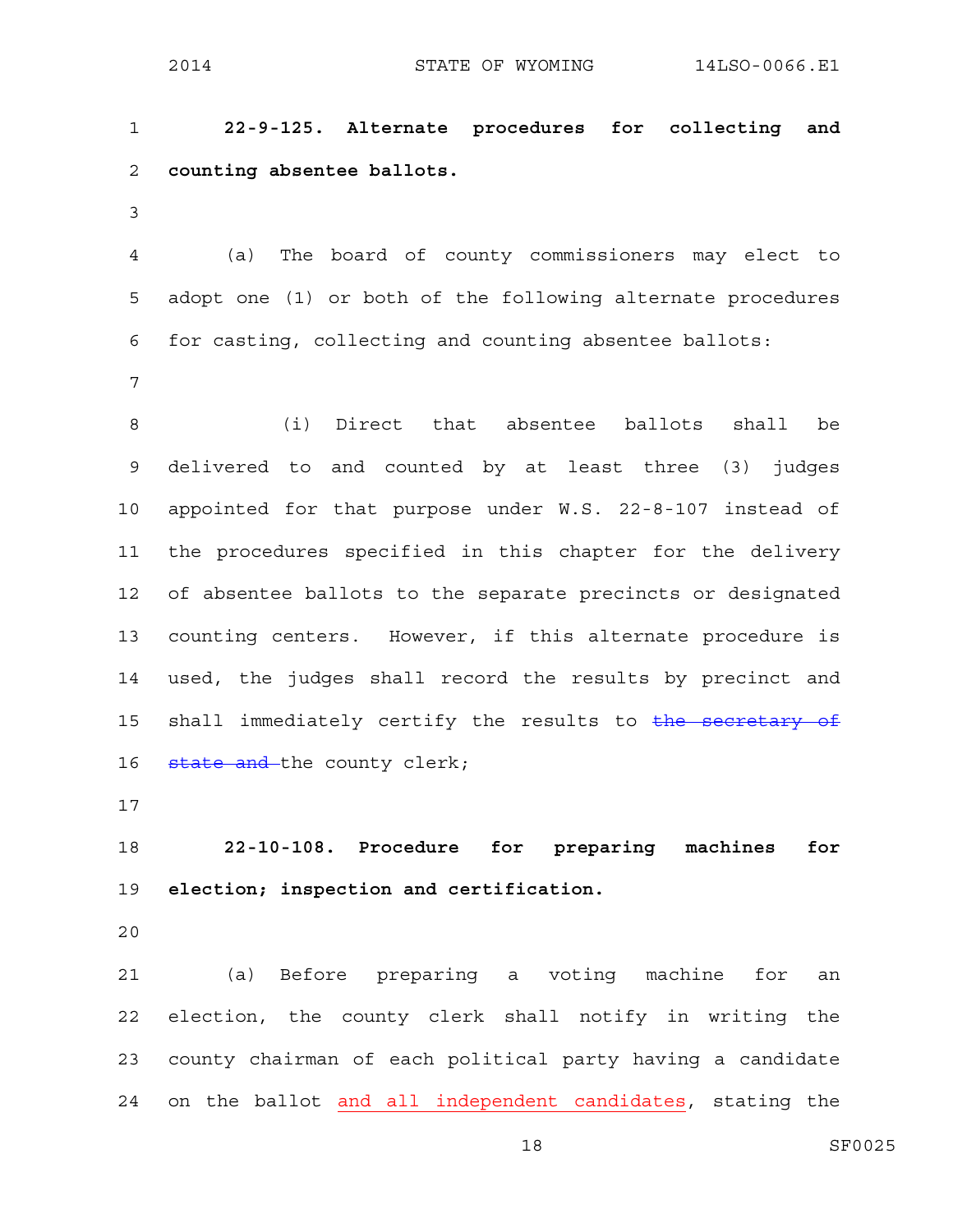1 time and place where the voting machine will be prepared 2 for the election. The political party representatives and 3 representatives of independent candidates may be present at 4 the preparation of the voting machine for the election, to 5 see that the machine is tested for accuracy and is properly 6 prepared and that all registering counters are set at zero 7 (00000). The county clerk in the presence of these 8 representatives shall prepare the voting machine for the 9 election and set all registering counters at zero (00000). 10 He shall then test each registering counter for accuracy by 11 casting votes on it until the registering counter is 12 correctly registering each vote cast on it. The county 13 clerk shall then reset each registering counter to zero 14 (00000) and shall immediately lock and seal the voting 15 machine with a numbered metal seal and make a record of the 16 number of the seal on the certificate for the machine. The 17 seal shall be so placed as to prevent operation of the 18 machine or its registering counters without breaking the 19 seal. The county clerk shall then immediately make a record 20 on the certificate for the machine of the reading shown on 21 the protective counter.

22

23 **22-11-103. Capabilities required.** 

24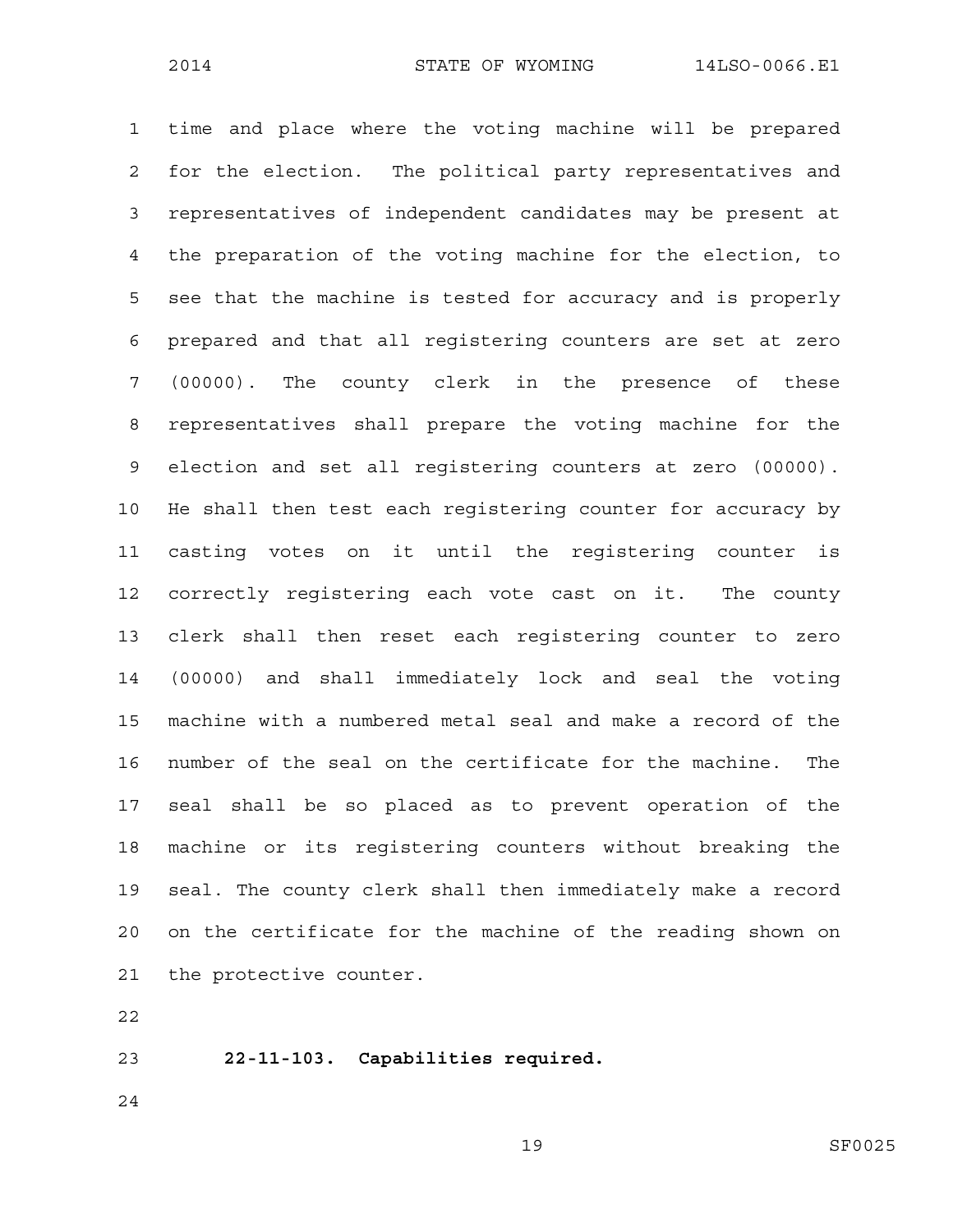1 (a) Every electronic voting system adopted for use in 2 Wyoming shall:

3

4 (iv) Permit each voter, at presidential 5 elections, by one  $(1)$  mark  $\theta$  punch to vote for candidates 6 of one (1) party for president, vice-president and 7 presidential electors or to write in a name for president; 8

9 **22-11-104. Conduct of elections in which systems**  10 **utilized.** 

11

12 (a) All provisions of the Election Code governing the 13 conduct of elections shall apply to elections in which 14 electronic voting systems are used, except that the county 15 clerk of any county in which an electronic voting system is 16 used may make such modifications in ballot or ballot label 17 form as are necessary to facilitate the use of the 18 electronic voting system and yet maintain the integrity of 19 the election and the intent of the law.

20

21 **22-12-112. Procedure for preparing voting machines**  22 **for use.** 

23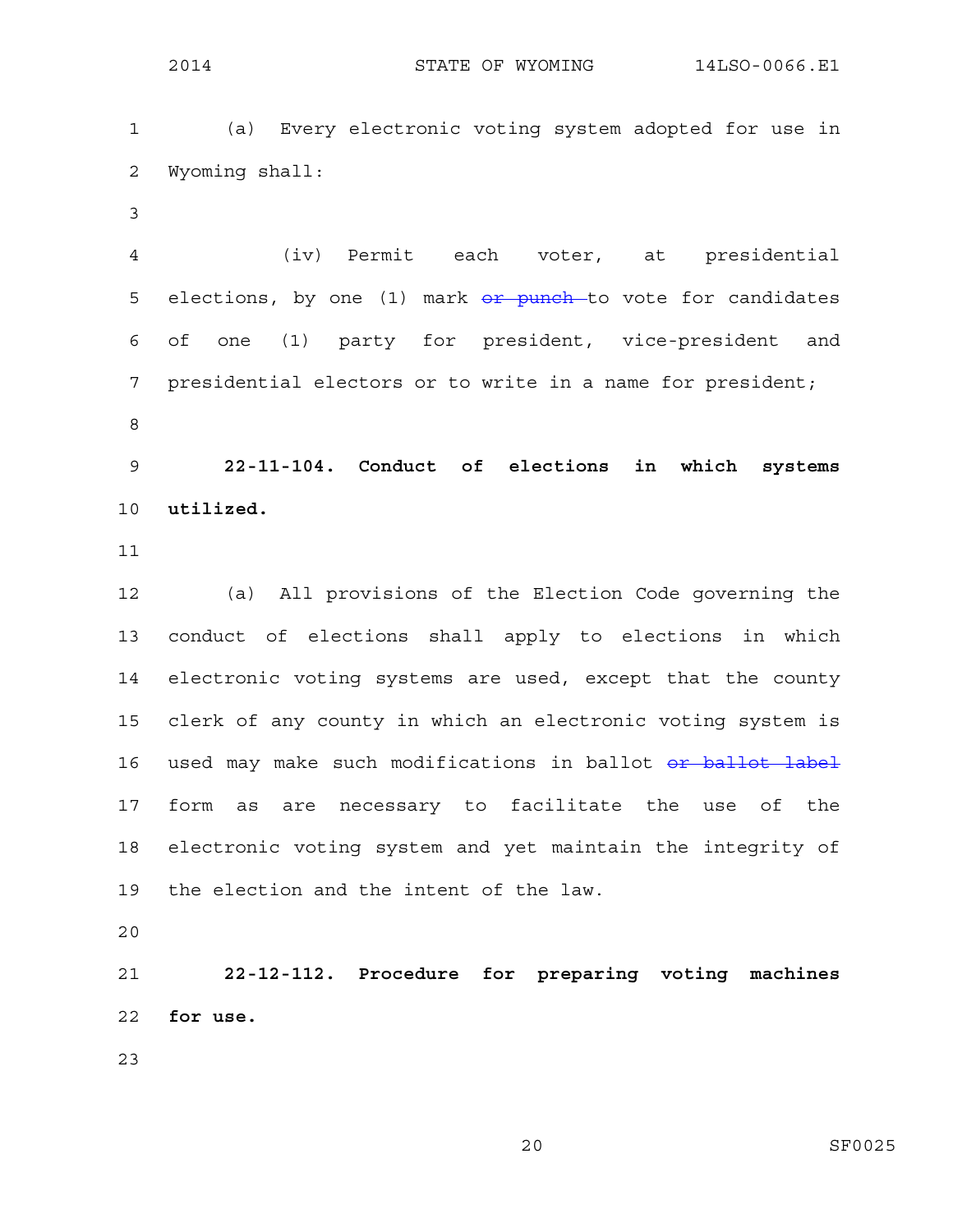1 Before the polls open the judges shall compare ballot 2 <del>labels b</del>allots on the voting machines with the sample 3 ballots and return sheets to see that they are correct, 4 place the voting machine in a proper position free from 5 obstruction and assure that the face of the machine may be 6 viewed clearly by the voter casting the ballot but not by 7 others. Envelopes containing keys shall not be opened if 8 the numbers and records on them do not correspond to the 9 numbers and records on the machine. If the numbers do not 10 agree, the machine shall be reexamined and certified by the 11 county clerk before it may be used.

12

13 **22-12-114. Certification of voting machines.** 

14

15 The judges shall certify that keys are delivered, that 16 numbers on registering counters and seals correspond with 17 those on key envelopes, that counters are set at zero 18 (00000) or counts certified, that **ballot labels** ballots are 19 proper and that the machines are ready for voting.

20

21 **22-13-103. Preservation of order; space around voting**  22 **booths and machines.** 

23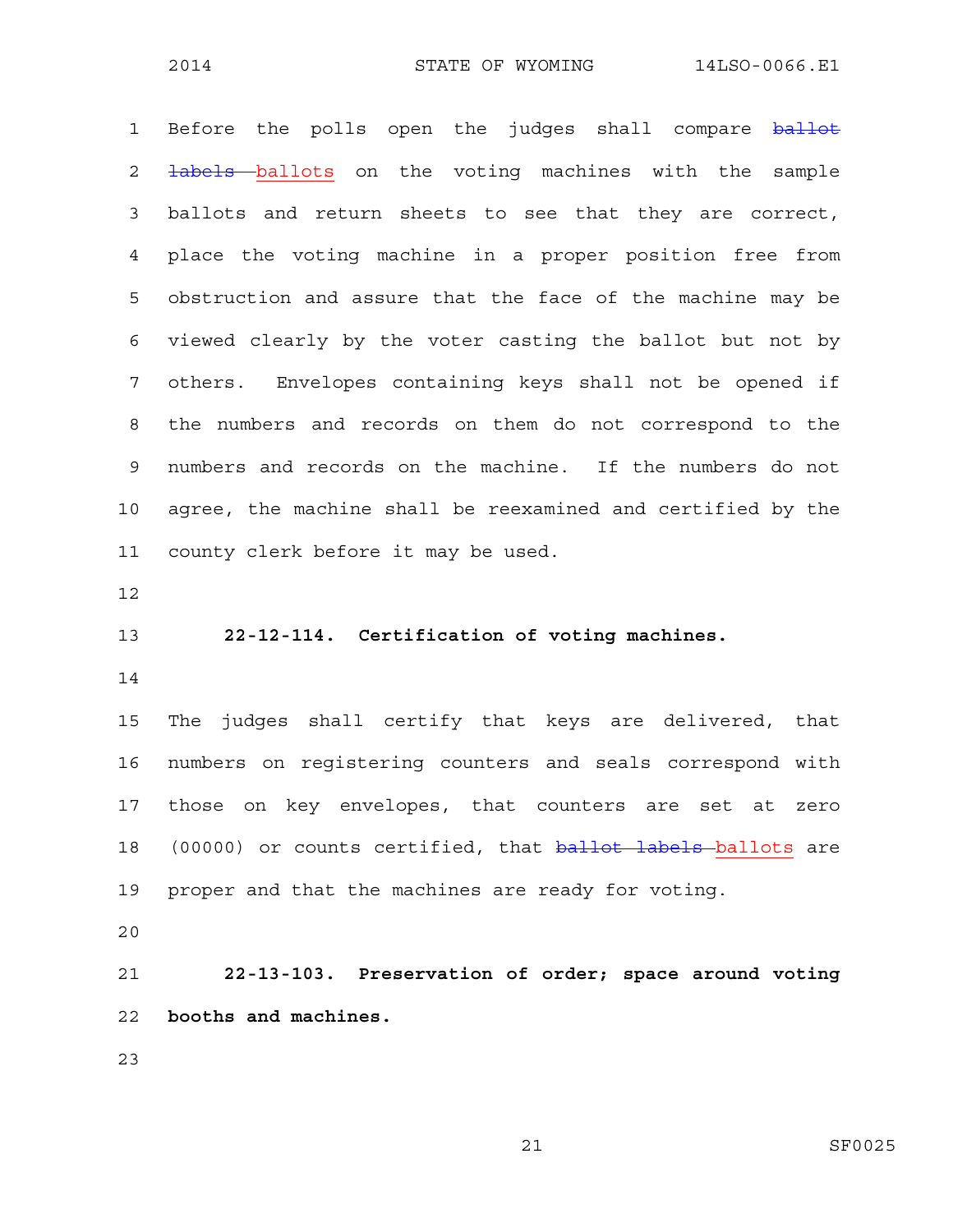| $\mathbf 1$    | (b) Except where physically impossible, a space of          |
|----------------|-------------------------------------------------------------|
| $\overline{2}$ | twenty (20) feet around To protect the privacy of the       |
| 3              | voter, voting booths and voting machines shall be kept      |
| 4              | of all persons except voters marking ballots,<br>clear      |
| 5              | election officials discharging their duties and challengers |
| 6              | acting under legal authority.                               |
| $\overline{7}$ |                                                             |
| 8              | 22-13-110. Entering write-in votes.                         |
| $\mathsf 9$    |                                                             |
| 10             | Write-in votes may be entered on a voting machine in the    |
| 11             | manner indicated by instructions posted on the voting booth |
| 12             | or indicated on the voting machine.                         |
| 13             |                                                             |
|                |                                                             |
| 14             | 22-16-116. Statewide abstract; discrepancies<br>with        |
| 15             | county abstracts.                                           |
| 16             |                                                             |
| 17             | From the unofficial tabulations delivered directly to his   |
| 18             | office, the secretary of state shall tabulate a statewide   |
| 19             | abstract by counties of votes for president and vice-       |
| 20             | president, state officers, justice of the supreme court,    |
| 21             | United States senator, representative in congress, district |
| 22             | court judges, circuit court judges, members of the state    |
| 23             | legislature and the votes for and against ballot            |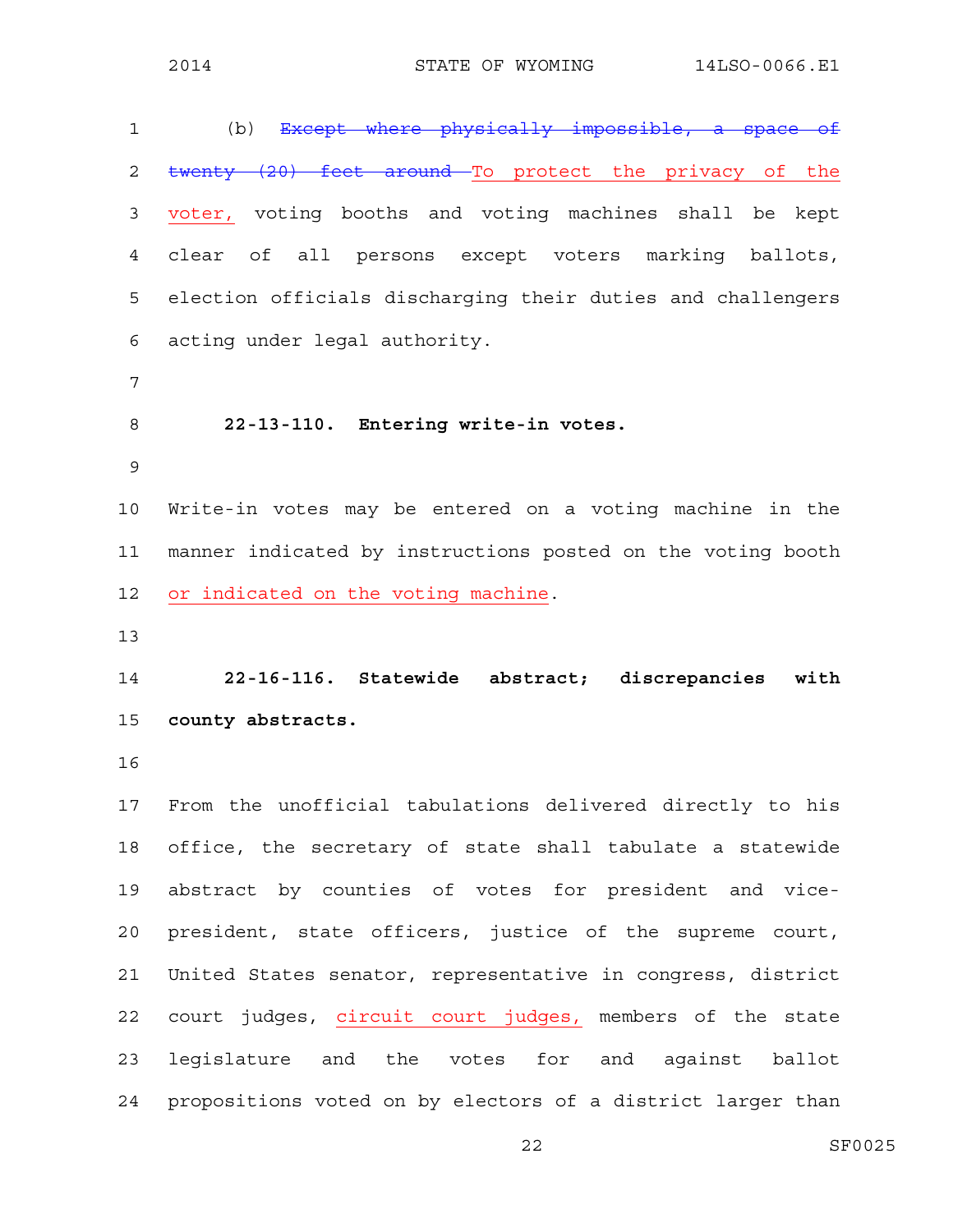1 a county. The unofficial tabulation shall then be 2 reconciled to the official abstracts of the county 3 canvassing boards and the secretary of state shall prepare 4 the state abstract from the official county abstracts.

5

6 **22-16-121. Certificates of nomination and election**  7 **following state or county canvass.** 

8

9 (b) The governor shall issue a certificate of 10 election to a candidate duly elected to an office to be 11 filled by electors of the state, district court judges, 12 circuit court judges and members of the state legislature. 13 The county clerk shall issue a certificate of election to 14 each candidate duly elected to a county or precinct office 15 in the county and to members elected to boards of trustees 16 of hospital special districts, school or community college 17 districts and city or town councils.

18

19 **22-16-123. Special mail ballot elections; procedures.**  20

21 (b) In a special mail ballot election, official 22 ballots shall be prepared and all other pre-election 23 procedures followed as otherwise provided by law or rules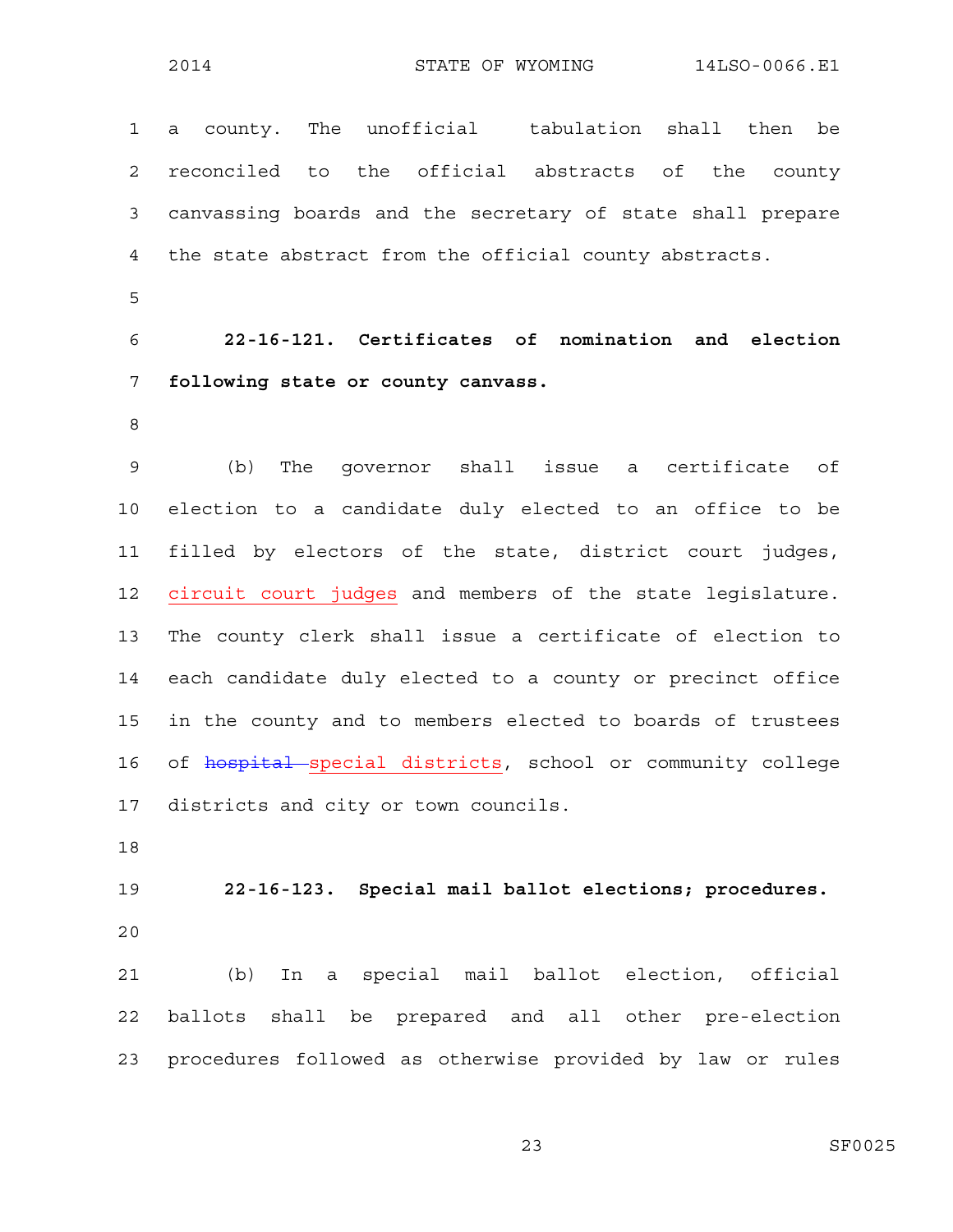2014 STATE OF WYOMING 14LSO-0066.E1 1 promulgated by the secretary of state, except that special 2 mail ballot packets shall be prepared as follows: 3 4 (ii) The ballot or ballot label shall contain 5 the following warning: 6 7 WARNING 8 9 The criminal laws regulating the conduct of elections 10 contained in chapter 26 of the Wyoming Election Code of 11 1973, as amended, apply with equal force to elections by 12 mail. 13 14 (c) If any special mail ballot packet mailed under 15 paragraph (b)(i) of this section to a physical address, not 16 including a post office box, is returned by the postal 17 service, the county clerk<del>, or the secretary of state if the</del> 18 election involves more than one (1) county, shall 19 investigate the validity of the address. If the county 20 clerk or secretary of state determines that the address is 21 not at a location that a voter could inhabit, the county 22 clerk or secretary of state shall remove the address from 23 the registration records until the county clerk or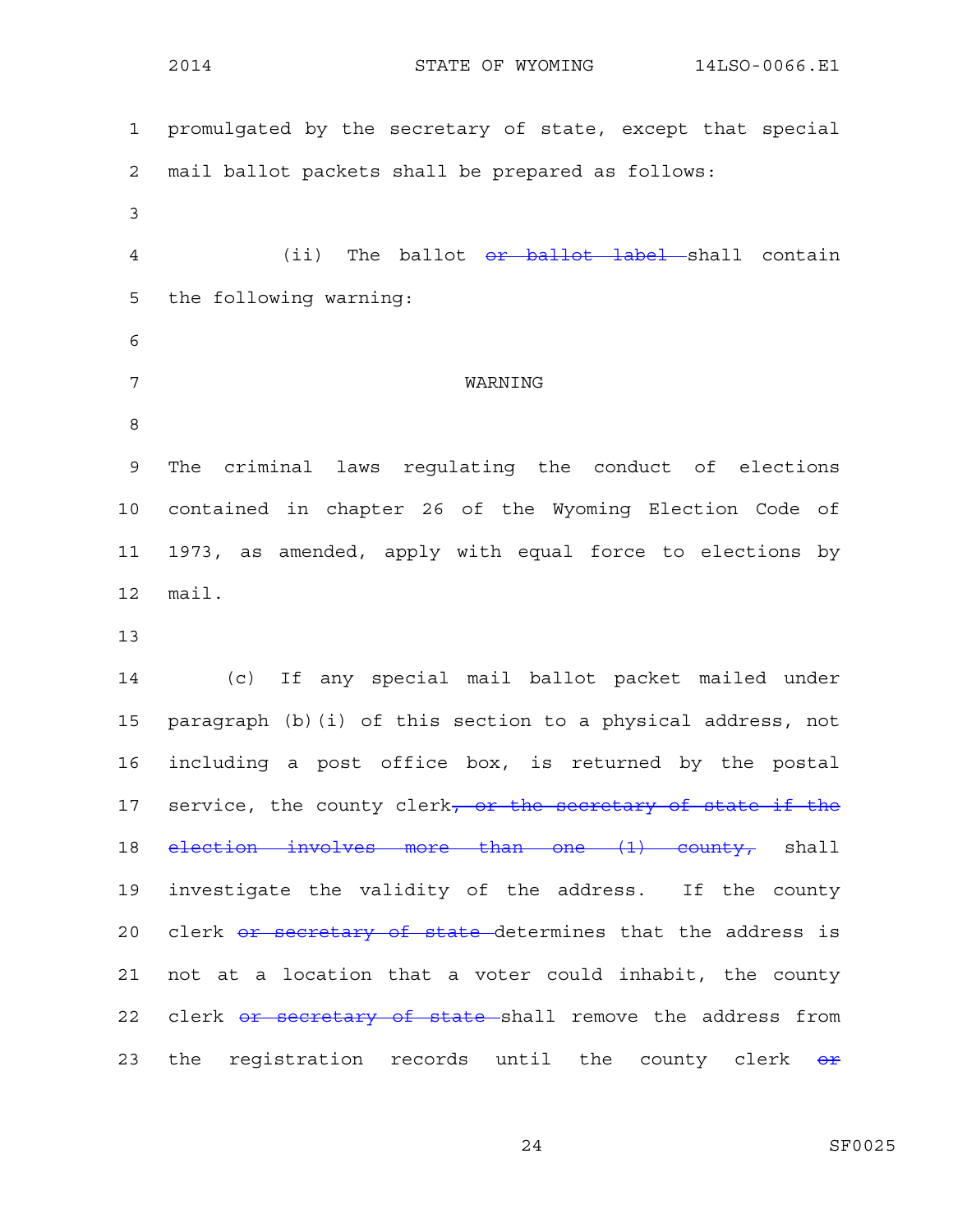1 secretary of state receives proof that the address is 2 habitable by a voter.

3

4 **22-21-109. Supplies; regulations; costs.** 

5

6 The county clerk may utilize voting machines or electronic 7 voting systems at any bond election and may prescribe the 8 form of ballot label the ballot, the duties of election 9 officials, and other reasonable regulations pertaining 10 thereto. The political subdivision holding the bond 11 election shall pay the actual costs of the election or an 12 equitably proportioned share of a concurrent election, as 13 determined by the county clerk.

14

15 **22-22-202. Filing of application; form.** 

16

17 (a) A qualified elector may be nominated for the 18 office of school district trustee or member of a community 19 college board by filing an application for election in the 20 office of the county clerk not more than ninety (90) nor 21 less than seventy (70) days prior to the election. The 22 application shall be in substantially the following form:

23

24 APPLICATION FOR ELECTION FOR SCHOOL OR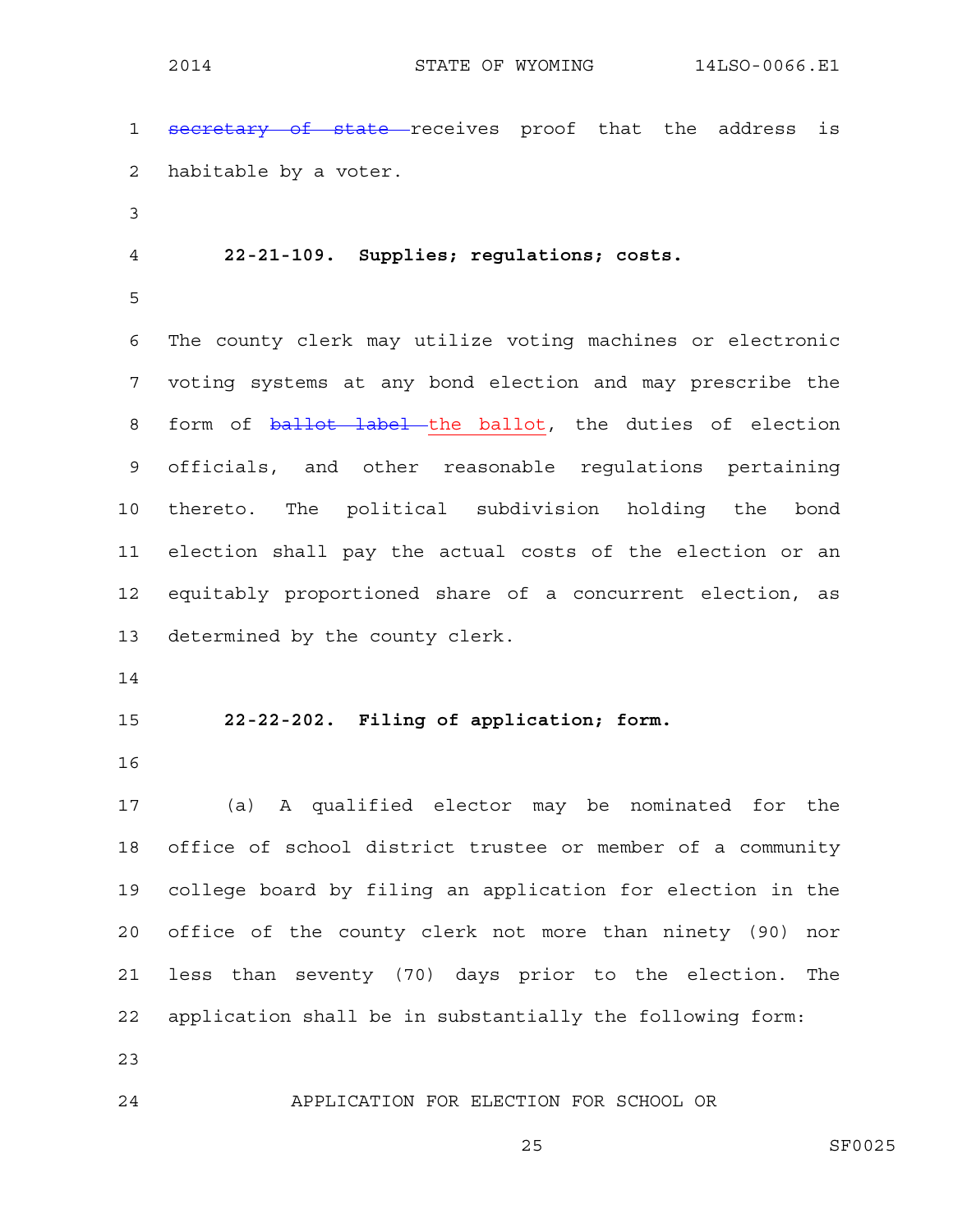| $\mathbf 1$  | COMMUNITY COLLEGE TRUSTEE                                   |
|--------------|-------------------------------------------------------------|
| $\mathbf{2}$ |                                                             |
| 3            | I, the undersigned, swear or affirm that I was born on      |
| 4            | ,  (year), and that I have been a resident of the           |
| 5            | State of Wyoming since , and that I am a registered         |
| 6            | voter of the  school district or community college          |
| 7            | district (and resident of trustee residence area or         |
| 8            | subdistrict , if any), residing at , and I do               |
| 9            | hereby request that my name, , be printed on the ballot     |
| 10           | of the election to be held on the  day of ,                 |
| 11           | (year), as a candidate for the office of  for a             |
| 12           | term of  years. I hereby declare that if I am elected,      |
| 13           | I will qualify for the office.                              |
| 14           |                                                             |
| 15           | Dated:                                                      |
| 16           | (Signature of Candidate)                                    |
| 17           | Name as it is to appear on the ballot                       |
| 18           | (Residence Address)                                         |
| 19           |                                                             |
| 20           | 22-23-302. Filing fee; petition form.                       |
| 21           |                                                             |
| 22           | Not more than ninety-six (96) days and not later than       |
| 23           | eighty-one (81) days preceding the municipal primary        |
| 24           | election, each candidate for a municipal office shall pay a |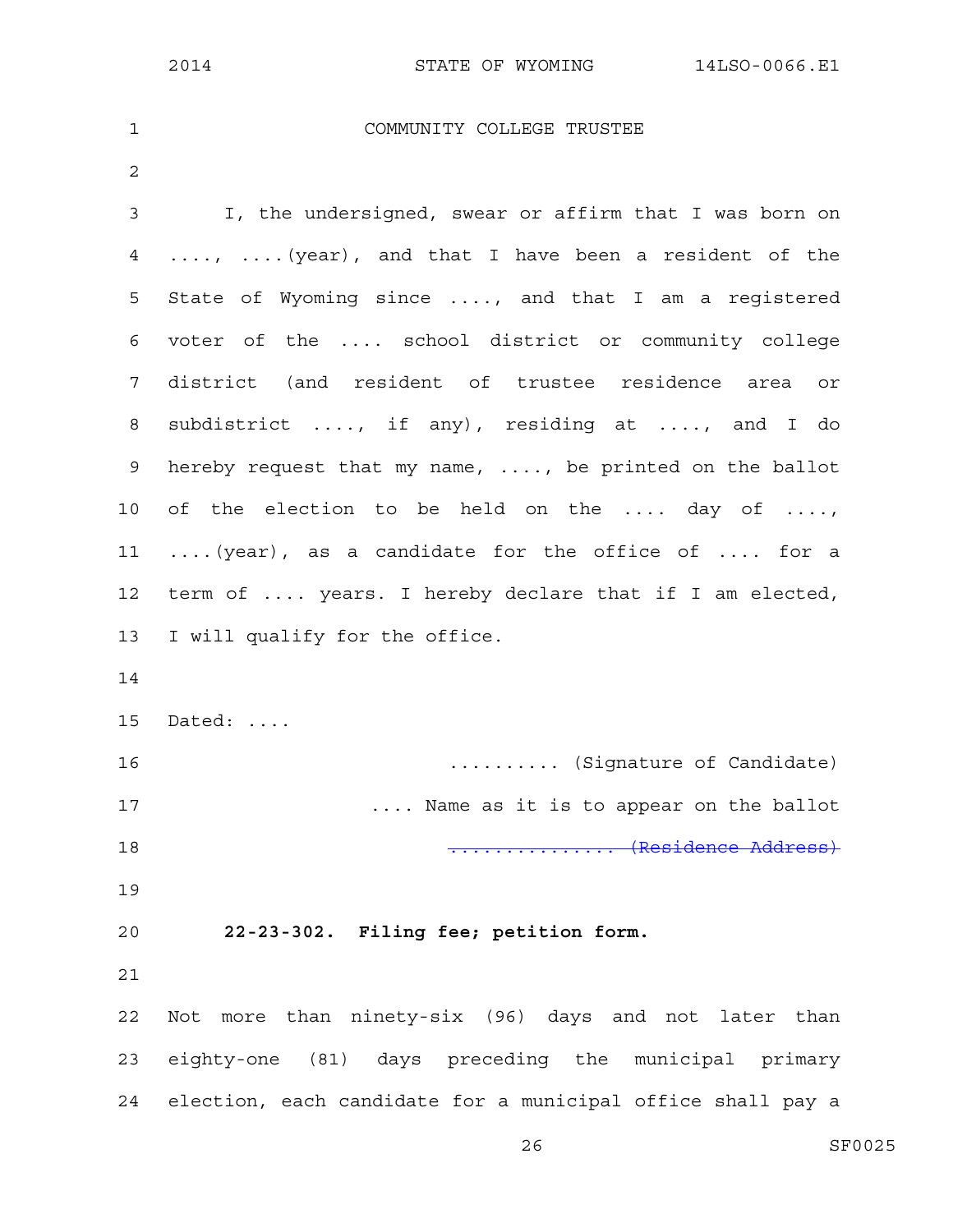|                 | 2014<br>STATE OF WYOMING<br>14LSO-0066.E1                          |
|-----------------|--------------------------------------------------------------------|
| $\mathbf{1}$    | nonrefundable filing fee of twenty-five dollars (\$25.00)          |
|                 |                                                                    |
| $\overline{2}$  | and sign and file with the municipal clerk a petition in           |
| 3               | substantially the following form:                                  |
| 4               |                                                                    |
| 5               | State of Wyoming<br>$\left( \begin{array}{cc} \end{array} \right)$ |
| 6               | $\left( \right)$<br>SS                                             |
| 7               | County of                                                          |
| $\,8\,$         |                                                                    |
| 9               | I, , the undersigned, swear or affirm that I was born              |
| 10              | on ,  (year), and that I have been a resident of the               |
| 11              | State of Wyoming since , residing at , and that I                  |
| 12              | am a registered voter of Election District No. ,                   |
| 13              | Precinct No. , in Ward No. , in the City of ,                      |
| 14              | and the State of Wyoming as of the closing of the municipal        |
| 15 <sub>1</sub> | clerk's office on the day this petition is filed, do hereby        |
| 16              | petition and request that my name be printed upon the              |
| 17              | Official Municipal Primary Ballot at the next primary              |
| 18              | election as a candidate for the office of  I hereby                |
| 19              | declare that if nominated and elected I will qualify for           |
| 20              | the office.                                                        |
| 21              |                                                                    |
| 22              | Dated:                                                             |
| 23              | (Signature of Candidate)                                           |
| 24              | (Residence Address)                                                |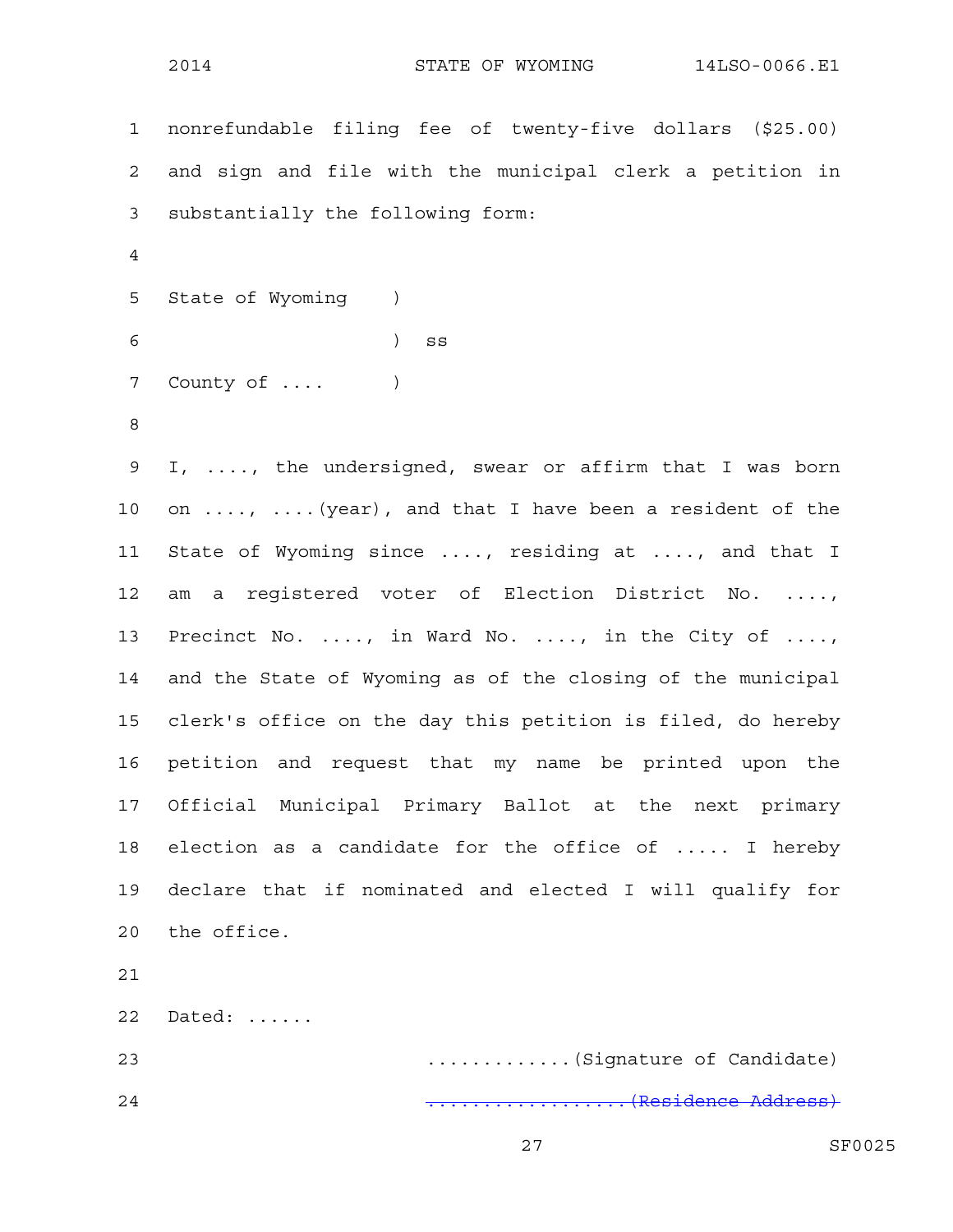1 2 **22-23-401. Preparation of ballots and voting machine**  3 **labels; cost.**  4 5 The county clerk shall prepare ballots which shall be in 6 substantially the same form as the general election 7 nonpartisan ballot<del>, and voting machine ballot labels</del> for 8 the municipal general election. The name of every 9 candidate legally qualified to appear on the ballot and all 10 municipal ballot propositions to be voted on at the 11 election shall be printed thereon. The cost of preparing 12 the municipal ballots shall be determined by the county 13 clerk and paid by the municipality. 14 15 **22-23-902. Application; filing fee; form; names on**  16 **ballot.**  17 18 (a) Candidates for office shall file an application 19 for election and the required filing fee, with the county 20 clerk, not more than fifty-five (55) nor less than thirty-

22 application shall be in substantially the following form:

21 five (35) days prior to the election. The election

- 23
- 

24 ELECTION APPLICATION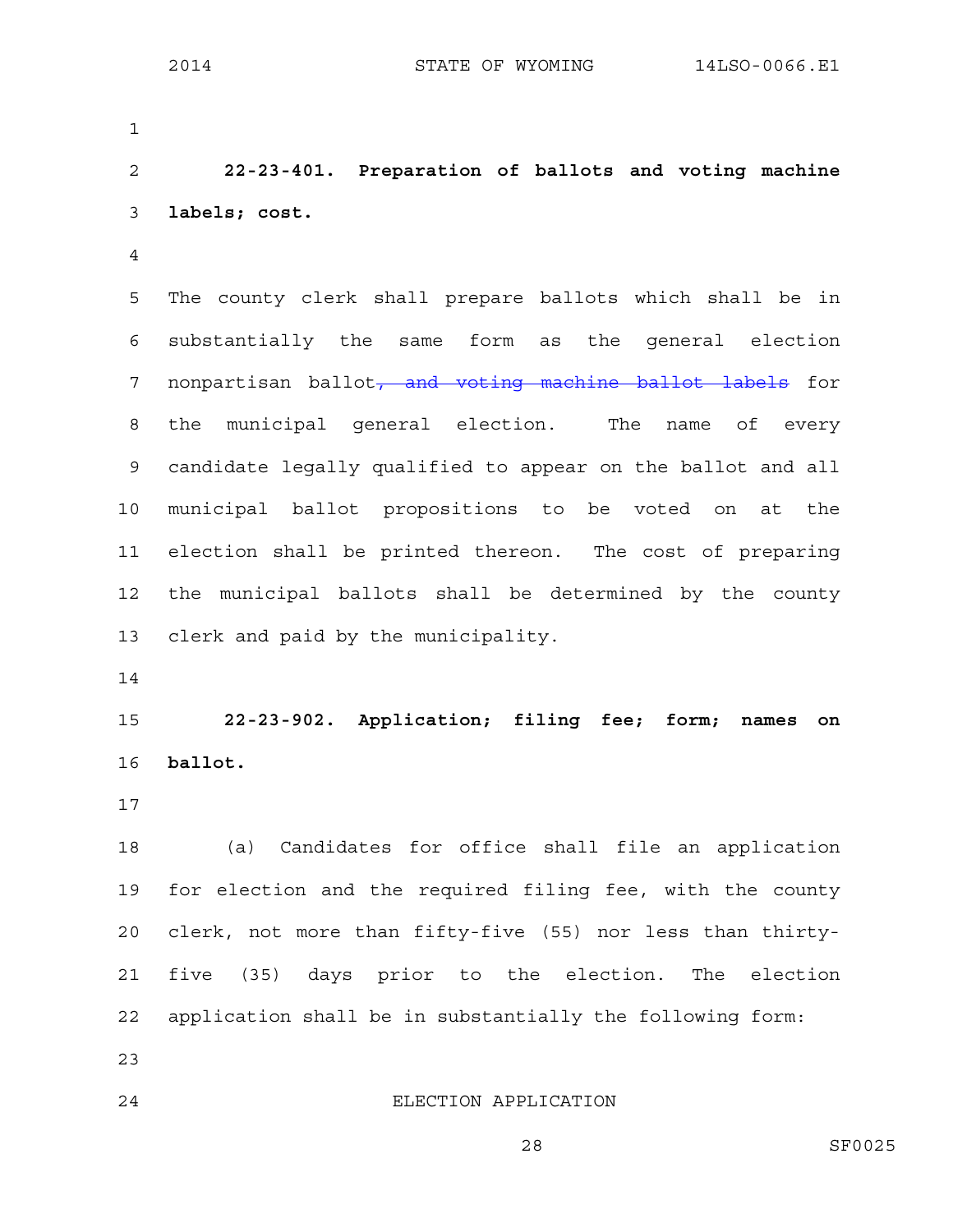```
1 
2 State of Wyoming ) 
3 ) ss
4 County of .... ) 
5 
6 I, ...., being .... years of age, a qualified elector 
7 of Election District No. ...., Precinct No. ...., Ward No. 
8 .... (if applicable), residing at ...., in the City of 
9 ...., State of Wyoming, do hereby request that my name be 
10 printed upon the Official Special Municipal Election Ballot 
11 for the special election to be held on ...., ....(year), in 
12 the City of ...., as a candidate for the office of .... . I
13 hereby declare that if elected I will qualify for the 
14 office. 
15 Dated the .... day of ...., .... (year)
16 .... (Signature of Candidate) 
17 .... (Residence Address)
18 
19 22-26-107. Falsifying election documents. 
20 
21 (a) Falsifying election documents consists of 
22 performing any of the following acts with the intent to 
23 deceive or mislead an elector or an election official: 
24
```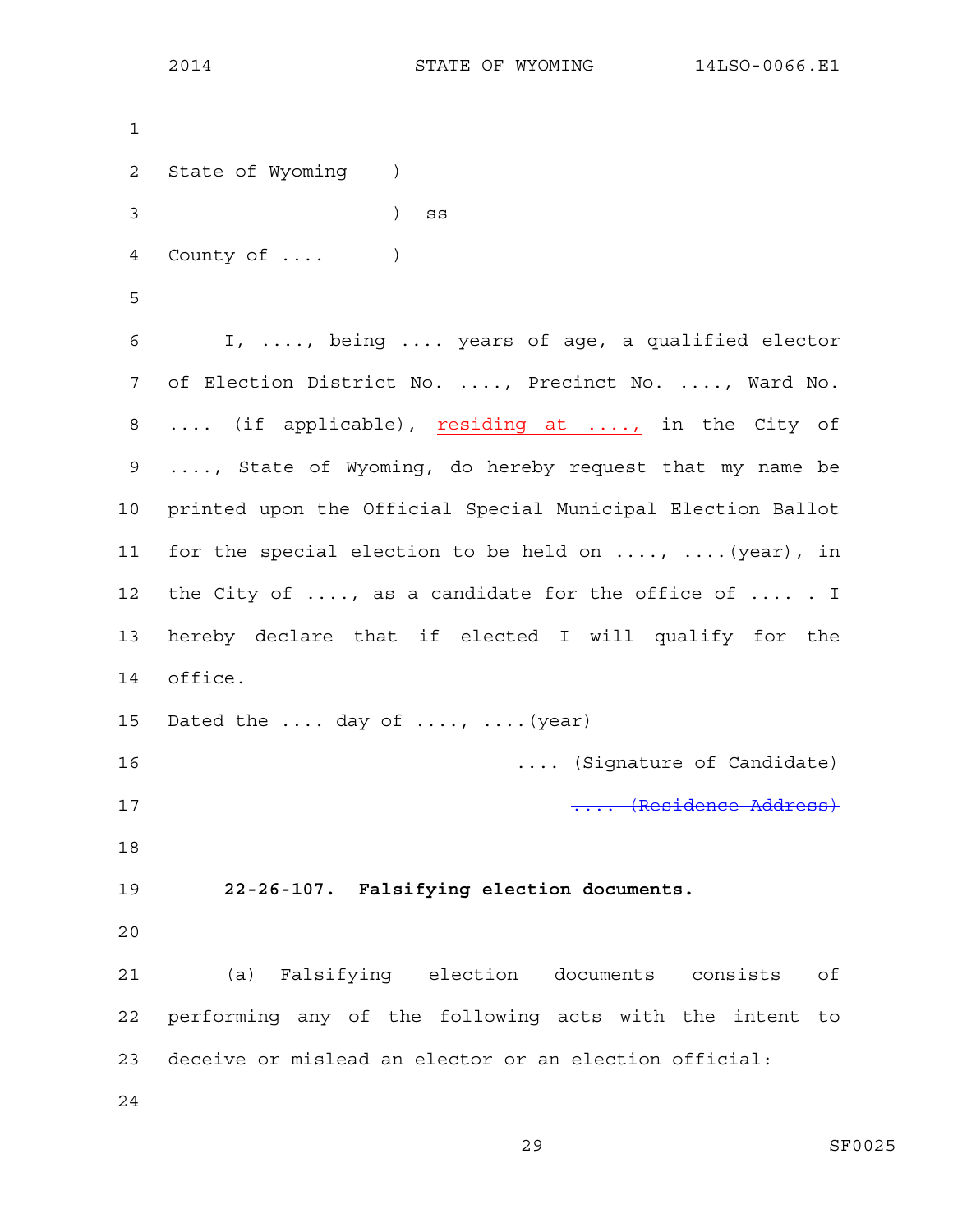1 (ii) Printing, distributing or displaying any 2 official ballot, sample ballot<del>, facsimile diagram, ballot</del> 3 **label** or pretended ballot which includes the name of a 4 person not entitled by law to be on the ballot, or omits 5 the name of a person entitled by law to be on the ballot, 6 or otherwise contains false information or headings; 7 8 **22-29-110. County clerk to publish proclamation;**  9 **filing period.**  10 11 (b) Not more than thirty-nine (39) and not less than 12 thirty (30) days before the formation election, candidates 13 may file an application for election in the office of the 14 county clerk. The principal act shall determine who is 15 eligible to be a candidate. The application shall be in 16 substantially the following form: 17 18 APPLICATION FOR ELECTION 19 SPECIAL DISTRICT DIRECTOR 20 21 I, the undersigned, swear or affirm that I was born on 22 ...., (year); that I have been a resident of .... district 23 since ...., residing at ....; that I am an elector or 24 landowner (check which one for eligibility) of said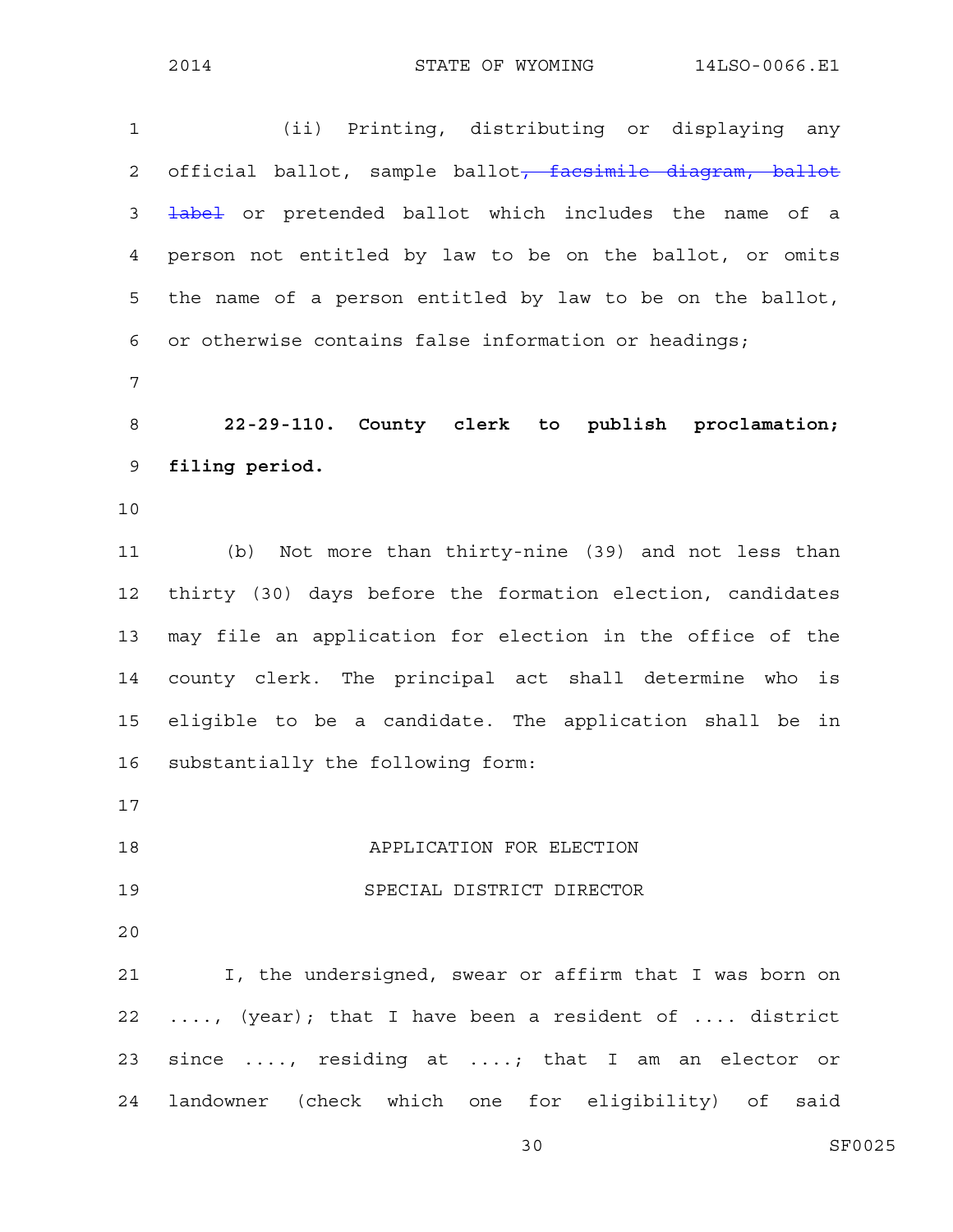1 district and I do hereby request that my name, ...., be 2 printed on the ballot of the formation (or other) election 3 to be held on .... day of ...., (year) as a candidate for 4 the office of director for a term of .... years. I hereby 5 declare that if I am elected, I will qualify for the 6 office. 7 Dated .... 8 .............................. 9 Signature of Candidate 10 .............................. 11 Residence Address 12 13 **22-29-116. Procedures for mail ballot elections.**  14 15 (a) Mail ballot elections shall be overseen by the 16 county clerk as provided in W.S. 22-29-113(m). Official 17 ballots shall be prepared and all other preelection 18 procedures followed as otherwise provided by law or rules 19 promulgated by the secretary of state, except that mail 20 ballot packets shall be prepared in accordance with the 21 following: 22 23 (iv) The ballot <del>or ballot label s</del>hall contain

24 the following warning: